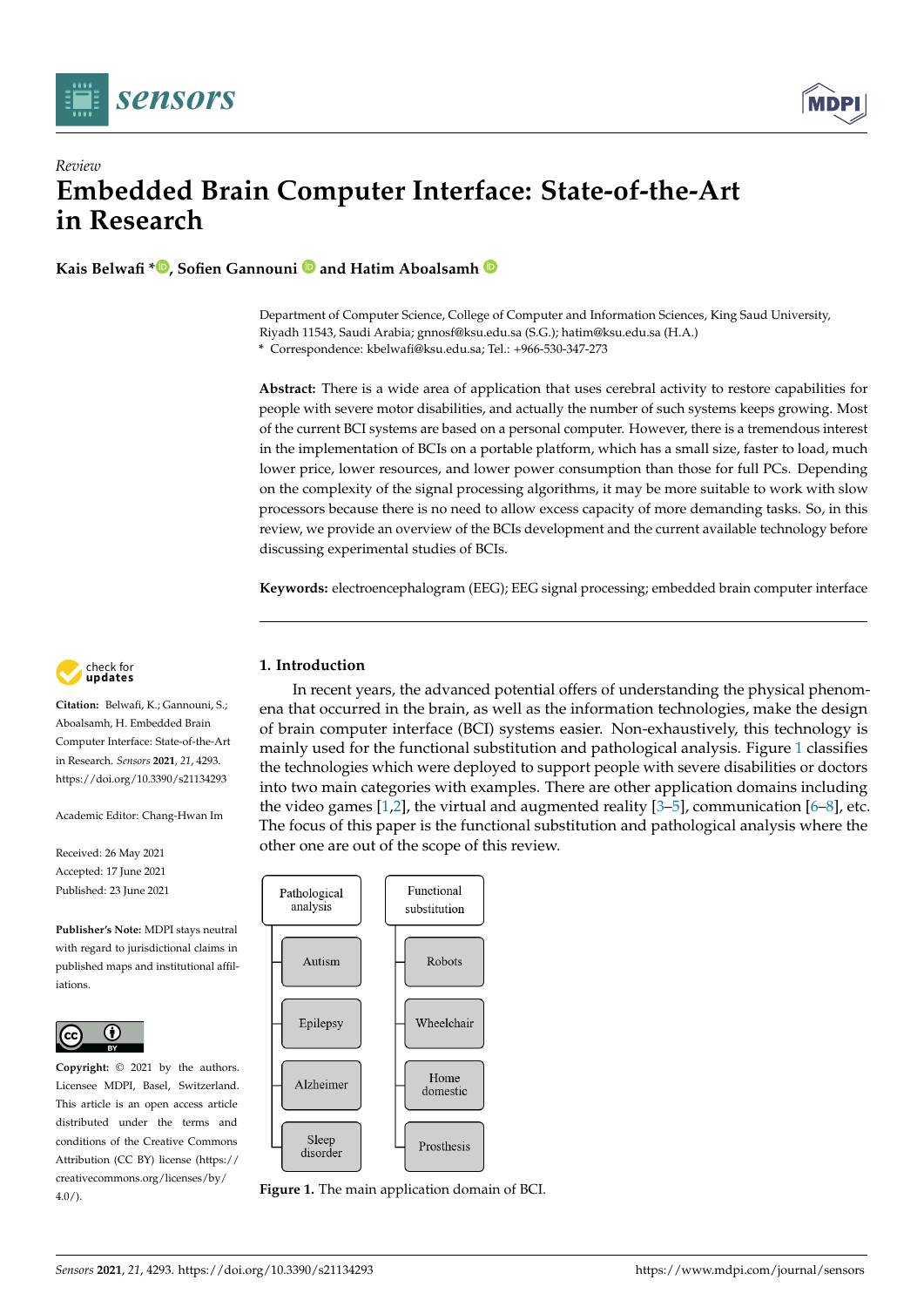No matter what the application is, the signal processing chain is the same. The BCI system consists of 4 sequential units: (1) signal acquisition, (2) feature extraction, (3) feature translation, and (4) device output [\[9\]](#page-15-6). These 4 units are controlled by an operating protocol that defines the onset and timing of operation, the details of signal processing, the nature of the device commands, and the oversight of performance. The first unit recovers the brain signals from the scalp according to invasive or noninvasive methods. As depicted in Figure [2,](#page-1-0) the invasive technique is always used in a medical pathology analysis. It consists of implementing the electrode inside the brain through a delicate surgical operation. For the other one, it contends to place sensors on the scalp and recovers cerebral activity by measuring the electrical activity (EEG), Functional magnetic resonance imaging (fMRI), and magnetic activity (MEG). The noninvasive technique based on EEG method remains the most solicited for several decades due to its ease of application, low cost, good temporal resolution and not requiring surgical operation [\[10\]](#page-15-7). Furthermore, such acquisition systems are based on very accurately analog-to-digital converter (DAC) allowing for the capture of a very small variation in the signal. The second unit allows for increasing signal-to-noise ratio (SNR) of the EEG signal and keeping the pertinent frequency band, depending on the application. The third unit is the feature extraction allowing for reduction in the size of the EEG signals and preparation of the features that are meaningful to the classification stage. Finally, the fourth unit is the classification which permits to discriminate between the class label of the features and convert the labels into logical control signal in order to control the artificial agents or into useful presentation for the practitioner. The common link between these two application classes of BCIs is the measurement of brain activity, where the main difference is about the feedback. In fact, the feedback is sent to the user in the field of functional substitution and for the practitioner in the other one.

<span id="page-1-0"></span>

Figure 2. The acquisition techniques [\[11\]](#page-15-8).

Despite the tendency to apply the embedded system technique to BCI, a few embedded BCI (EBCI) systems are presented in literature [\[12](#page-15-9)[,13\]](#page-16-0). The most existing BCI platforms are usually implemented in Laptops because it was difficult at the beginning to move the BCI technologies from laboratory scale experiments to the daily life of the people with a neurological disorder [\[14](#page-16-1)[,15\]](#page-16-2). Furthermore, the focus of the researchers was to apply these technologies on a personal computer occupied with high computational resources. Such systems are implemented in high performance processors without taking into account the memory resource, power consumption, compactness, the volume, etc. [\[15,](#page-16-2)[16\]](#page-16-3). Today, due to the wide spread of the embedded system and the computational resources that can offer, it becomes an emergency to implement the BCI technologies in embedded platforms. So,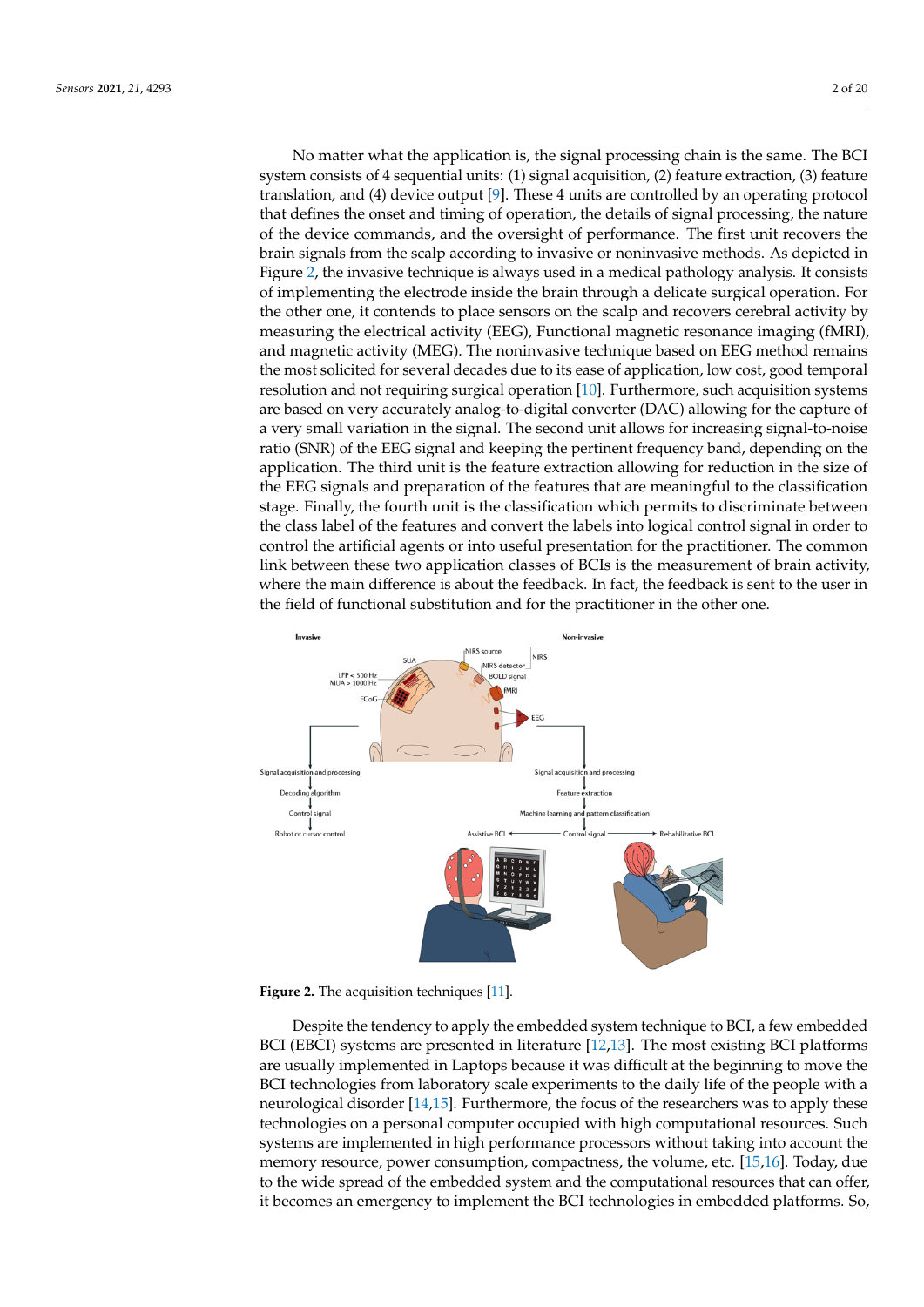an EBCI is a microprocessor- or microcontroller-based system of hardware and software. It is designed to analyze the EEG signals and translates them into commands, that are relayed to an output device to carry out a desired action or useful information for practitioner.

Recently, many technical papers have provided short reviews of related work on BCI [\[11,](#page-15-8)[16](#page-16-3)[–20\]](#page-16-4). Most, if not all of these reviews, are focused on the application domain of the BCI, the different acquisition technologies, the signal processing algorithm, and limiting the evaluation in order to compare their general advantages/disadvantages, the accuracy of the signal processing, and machine learning algorithms. To support the researchers in the embedded BCI area, as well as other interested parties including EBCI architecture, online/offline BCI, evaluation criteria of the embedded BCI systems, this paper provides a wide and deep look into state-of-the-art contributions in the field of embedded architecture of BCI systems. For this purpose, we followed a systematic approach by addressing each of the following criteria for each reviewed paper.

#### **Concentration/Stimulation?**

The concentration/stimulation  $(C_s)$  criterion is used to know the type of the signals controlling the system. The existing BCI systems are controlled either by the evoked potential (EP), such as P300, steady state evoked potential (SVEP), or by the spontaneous signals (SP), like motor imagery [\[21\]](#page-16-5). Some studies present hybrid systems that combined these two signals to exploit the advantage of each signal type and to get highly accurate system [\[22\]](#page-16-6). The most efficient system is the one that does not require the gaze movements and an important effort to command the system [\[23\]](#page-16-7). For example, on the one hand, Chabuda et al. proposed an efficient implementation of BCI based on a high-frequency SSVEP. The proposed BCI used a filter block to attenuate all activities which are not phaselocked to the stimulation [\[24\]](#page-16-8). Despite the good performance obtained by the proposed system, this last requires the user's disposition in front of simulation panel and needs an effort of concentration. On the other hand, Belwafi et al. proposed an embedded BCI system allowing people with severe disabilities to control the home domestic by thought using two motor imagery actions [\[23\]](#page-16-7). The proposed system allows the user to move freely and interact easily without any constraints. Thus, the BCI system controlled by the evoked potential signal seems to be inappropriate for people with concentration difficulties or with sight problems when the acquisition process becomes unfeasible. Hence, in this evaluation, the system controlled by the spontaneous EEG signals will be seen as a good and an efficient system in contrast to the system controlled by the evoked potential EEG signals.

#### **Adaptability?**

The EEG signals are always targeted by destructive interferences called artifacts. These artifacts can be categorized into physiological and non-physiological artifacts [\[25\]](#page-16-9). On the one hand, the physiological artifacts are mainly generated by the biological activity of the system's user. For example, these artifacts are generated by the heartbeat, eye movement, muscle activation and user movement [\[26–](#page-16-10)[28\]](#page-16-11). Fortunately, the methods to eliminate these artifacts are quite simple because they represent repeated morphology waves related to body member function that can be learned by the system during the training phase. On the other hand, the non-physiological artifacts are related to the electrode interface, as well as to the acquisition system and the environment in which it operates. These artifacts manifest in a wide variety of morphologies that mask normal EEG signals and their removal remains a delicate task. The compensation of these artifacts can be done a priori or a posteriori. The first approach allows us to remove the artifacts during the recording process by guiding the patient/user to follow some instructions, such as avoiding eye blinking, minimizing the movements, etc. The second approach allows us to remove the artifacts using digital filtering techniques in order to preserve the useful information and remove artifacts. There are two main approaches to filter the EEG signal: dynamic and static. The dynamic filtering process allows us to remove artifacts carefully in a dynamic manner by taking into consideration the subject's inter-variability where the static filter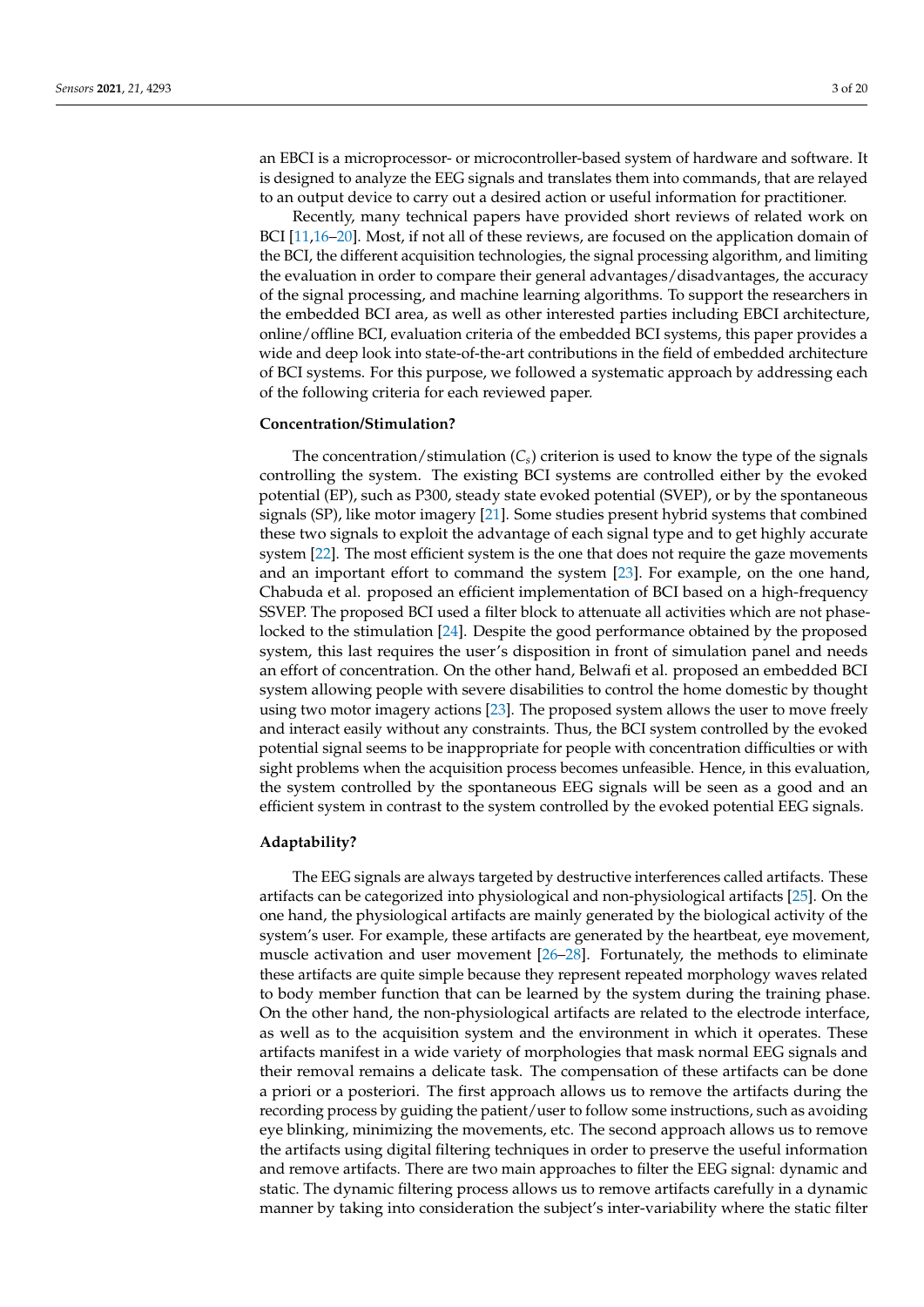applied the same filter parameters for all the users/patients. In this review, a BCI system is classified as a good system when the EEG signal processing algorithm removes artifacts according to the dynamic approach which leads to a quasi-stationary system accuracy for all subjects. According to the previous law, the system presented in Reference [\[29\]](#page-16-12) is classified as a good because the accuracy is almost the same for all users. On the contrary, the system presented in Reference [\[30\]](#page-16-13) is classified as a bad system due to the accuracy fluctuation from subject to another.

## **Performance?**

In the brain computer interface community, many evaluation metrics are used to measure the performance, such as accuracy of classification, Kappa coefficient, mutual information, information transfer rate (ITR), sensitivity, and specificity [\[31\]](#page-16-14). The most common one is the accuracy of the classification which allows for measuring of the number of trials classified correctly of total trials. Consequently, in this paper, we evaluate the existing BCI systems using the obtained accuracy for each subject. The accuracy criterion is the most important because it measures the success degree of the EEG signal processing chain to discriminate or to identify trials. For example, in the literature, the BCI systems that have an accuracy lower than 70% are not acceptable [\[32\]](#page-16-15), whereas the BCI system that guarantees a classification accuracy more than 75% is considered as a successful or a good one. From this point of view, in the study, an evaluation grid based on the accuracy is defined to compare the existing BCI as presented in Table [1.](#page-3-0) For example, according to this grid, the system presented in Reference [\[33\]](#page-16-16) is classified as a good one because its accuracy varied between 86% and 100% for all subject. Furthermore, a P300-based BCI allowing people with severe disabilities to manage electronic devices is proposed in Reference [\[34\]](#page-16-17). The presented system fails to classify the trials for some subjects with a classification error of about 74%, although, for another subject, the classification accuracy exceeds 90%. Thus, in these reviews, this system is considered as a poor system due to its uselessness in some cases.

<span id="page-3-0"></span>**Table 1.** Evaluation grid of the accuracy.

| <b>Classification Accuracy</b> | Accord |  |
|--------------------------------|--------|--|
| <50                            | Poor   |  |
| 50–75%                         | Fair   |  |
| 75–100%                        | Good   |  |

#### **Power consumption?**

The EEG signal processing algorithms are time consumed due to the huge computation and the traffic load across the whole EBCI system. This matter leads to increase the energy consumption although the EBCI power budget is still confined to a few watts. Hence, the energy consumption criterion is used in order to estimate the amount of the power used by the EBCI system to predict or to translate the brain activities to commands. A consumption grid is defined, as depicted in Figure [3,](#page-4-0) to classify the EBCI system into three categories. According to this grid, a good EBCI system is the one which consumes less than the other ones where its power consumption does not exceed 1 W. A Fair and a poor system has a power consumption, respectively, less than 5 W and greater than 5 W.

## **Online/offline validation?**

International research groups have applied two approaches to validate the BCI system. According to the offline approach, the BCI systems are validated using an existing benchmark. These data are recorded by research groups and shared with the community as a challenge to develop sophisticated signal processing algorithms. For example, the data proposed by the BCI-competition, physionet, etc. Often, the development of any application based on EEG signal processing starts by the validation according to offline approach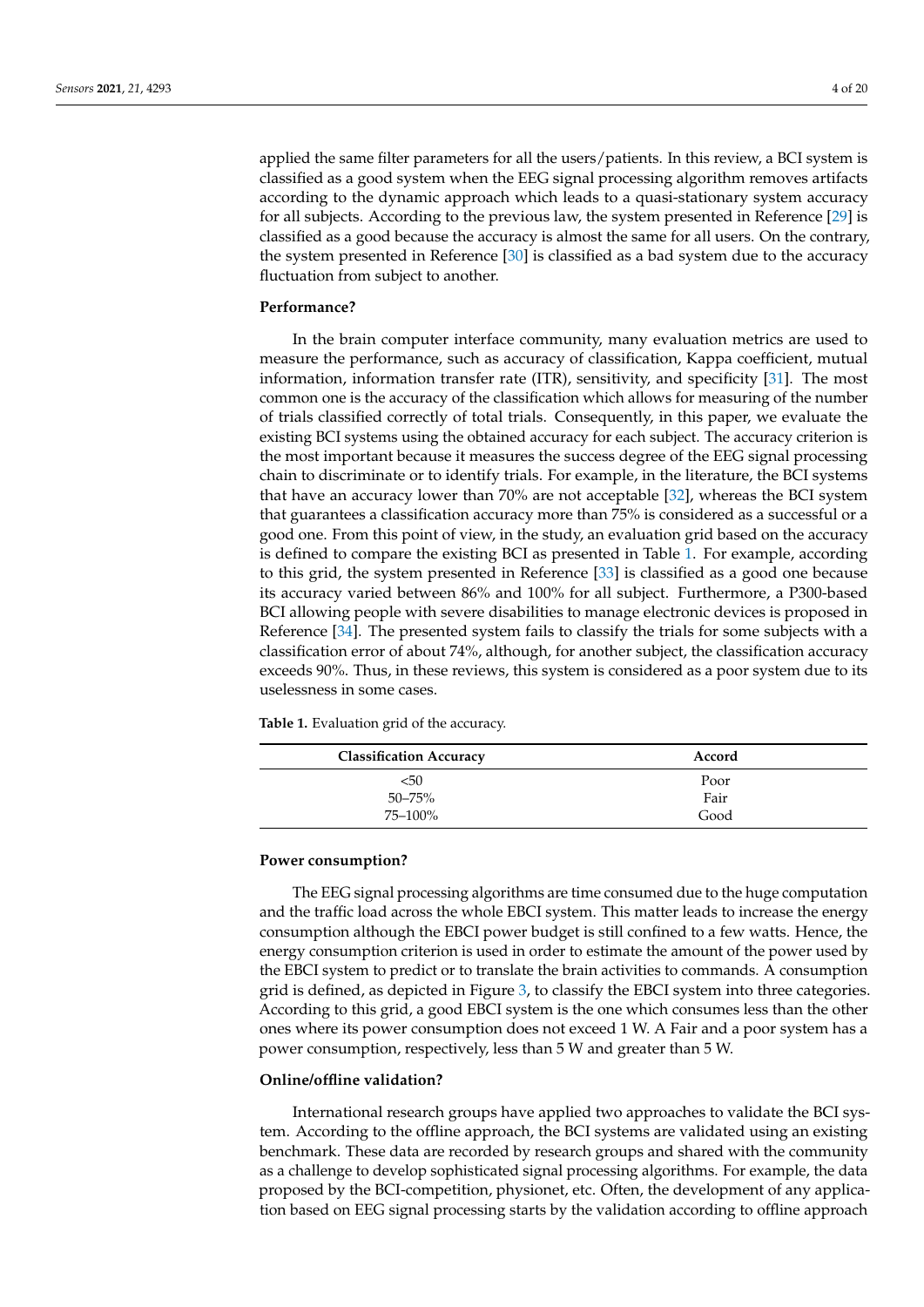in order to define the appropriate signal processing techniques. Thereafter, the defined algorithms should be tested with real data according to the online approach to check their effectiveness to extract and classify trials. Frequently, the performance in classifying the EEG trials obtained according to the offline approach decreases significantly compared to the online [\[35\]](#page-16-18). For example, the accuracy of the systems presented in References [\[36](#page-16-19)[,37\]](#page-16-20) decreases, respectively, by 38.8% and 19.8% during the validation of the EEG signal processing chain according to the online approach. To that end, we used online/offline criteria in order to state the presented accuracy with statistical confidence.

The rest of this paper is organized as follows. In Section [2,](#page-4-1) we evaluate the existing EBCI systems according to the predefined evaluation criteria. We take a closer look into EBCI systems for functional substitution and pathological disorder analysis. In Section [3,](#page-9-0) we discuss current challenges, the different architecture of EBCI systems, the evaluation criteria of EBCI systems, and possible future research directions on embedded BCI systems. Finally, we provide concluding remarks in Section [4.](#page-14-0)

<span id="page-4-0"></span>

**Figure 3.** Evaluation grid of the power consumption.

### <span id="page-4-1"></span>**2. Review of the Embedded BCI Systems**

The future of the BCI systems will heavily rely on the computing ecosystem, like any other application domains [\[12](#page-15-9)[,38\]](#page-16-21). Today, despite the tremendous interest in implementing the BCI systems into embedded platforms, there are a few embedded BCI (EBCI) systems presented in literature. In fact, at the beginning, the BCI systems are moving slightly from the laboratory to the real world in order to use these systems in the daily life of people with severe disabilities or using them to assist doctors during the analysis of pathological disorders. So, at first, there is a reason in implementing such systems in a personal computer. Today, with the tremendous advancement in the embedded platforms and especially the availability of the open source platform, it becomes too easy to implement complex signal processing algorithms, while maintaining low power consumption, price and resources, etc.

## *2.1. Review of the Acquisition Systems*

The BCI systems consist mainly of two parts, signal acquisition and translation. The embedded signal acquisition part contains electrodes, analog circuit and digital system for neurophysiological signal recording and transmission. These systems can be wired or wireless, depending on the type of the connection between the signal acquisition and translation. The wireless EEG acquiring device plays a vital role in the embedded BCI systems, especially with the existence of active dry electrodes allowing a convenient installation and high-fidelity signals. Today, there are many commercial companies producing wireless acquisition systems: G.tec, Emotiv, Open BCI, Neurosky, etc. For example, G.tec company offers a wearable EEG headset for research applications known by G. Nautilus, which integrates 32 analogic-to-digital (ADC) converters that allow for reaching a sampling rate of 1.024 MHz with high resolution about 24 Bit. It comes with flexible cables to configure the EEG electrode positions and connect to a dry and Wet EEG electrodes. G. Nautilus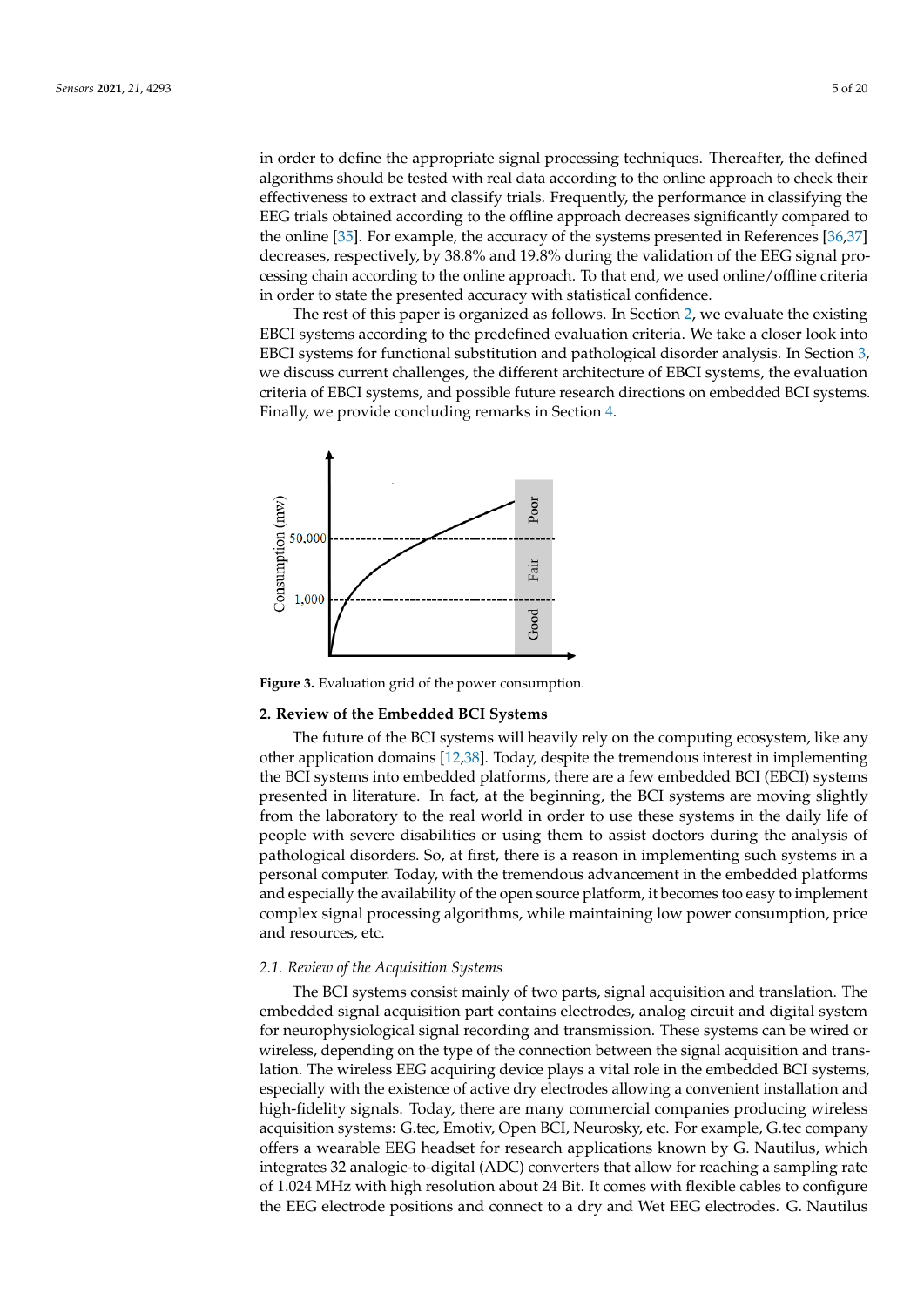system is not open-source, and it is connected to an embedded platform which remains impossible. Furthermore, the price is very expensive compared to other ones, such as Open BCI Cyton. In fact, the Open BCI Cyton Board is an Arduino-compatible, 8 differential, high gain and low noise channels. It implements the PIC32MX250F128B microcontroller and Texas Instruments ADS1299 ADC. The Open BCI Cyton is compatible with active and passive electrodes and can support until 16 electrodes.

## *2.2. Embedded BCI Systems for Pathological Disorders*

In Reference [\[13\]](#page-16-0), Chin-Teng et al. proposed an EBCI system that can acquire and analyze EEG signals in real-time to monitor human physiological, as well as cognitive states. The system is composed of a four channel physiological acquisition and an amplification unit, a wireless transmission unit, a dual core signal processing unit with multitask scheduling, a sensing real signal display and monitoring unit, and a warning device. The proposed wireless EBCI system is implemented in a dual core DSP and can predict the drowsiness state with an accuracy around 75%. The presented system respects the predefined criteria expect the adaptability  $(A_d)$  criterion and the runtime, which is considered as little bit high . In fact, authors did not take into consideration the inter-subject variability and applied the same signal processing chain for the five subjects which led to a decrease in the accuracy as the case of the 3rd subject where the obtained classification accuracy was about 58%.

Wijesinghe et al. proposed a novel architecture of a generalized platform that provides a set of predefined features and preprocessing steps that can be configured by a user for BCI applications [\[15\]](#page-16-2). The presented system is implemented on a Spartan FPGA with a XC3S500E-PQ208 chip. The architecture integrates a power line noise cancellation and baseline removal to enhance the signal-to-noise ratio, while the feature extraction combines linear and nonlinear, univariate and bivariate measures commonly utilized in BCIs. The platform is validated by implementing a seizure detection algorithm on a epileptic seizure detection and it achieved a classification accuracy of over 96%. The advantage of such architecture is that it integrated different features extraction techniques allowing for maximization of the accuracy, while decreasing the runtime and the power consumption and allowing the user to move freely without any constraints.

In Reference [\[39\]](#page-17-0), to detect and correct seizure, a signal processing algorithms and control circuit for patient monitoring system is presented. The presented device is designed using cyclone III FPGA. The EEG signal is preprocessed using the spline wavelet, to remove the baseline wander signal, and the adaptive threshold and template matching to predict seizure. The seizure detected control signals are generated and the simulator block was activated. The proposed architecture reaches a very good performance in terms of the run-time and power consumption even though the study does not report any evaluation performance in terms of the accuracy.

Table [2](#page-6-0) resumes the existing EBCI systems in literature based on a research in PubMed, IEEExplore, ScienceDirect, and Google scholar research web engines. The existing systems are evaluated using the predefined criteria.

## *2.3. Embedded BCI Systems for Functional Substitution*

In Reference [\[14\]](#page-16-1), Lijun et al. proposed an embedded system to control wheelchair merely by thinking. The signal processing algorithm implemented, in iPhone, using a Xcode programming where they are leveraging using the Software Device Kit (SDK). Other EBCI systems are based on a hardware architecture and they reach a very good performance in terms of the power consumption and run-time. For example, Aravind et al. proposed an embedded system that can be used for controlling electrical devices by thinking using EEG signals [\[40\]](#page-17-1). The EEG signal processing chain was composed by band-pass finite impulse response filter, wavelet, and Support Vector Machine (SVM). The proposed system was implemented on SPARTAN 6 FPGA Board; unfortunately, there is no system performance reported.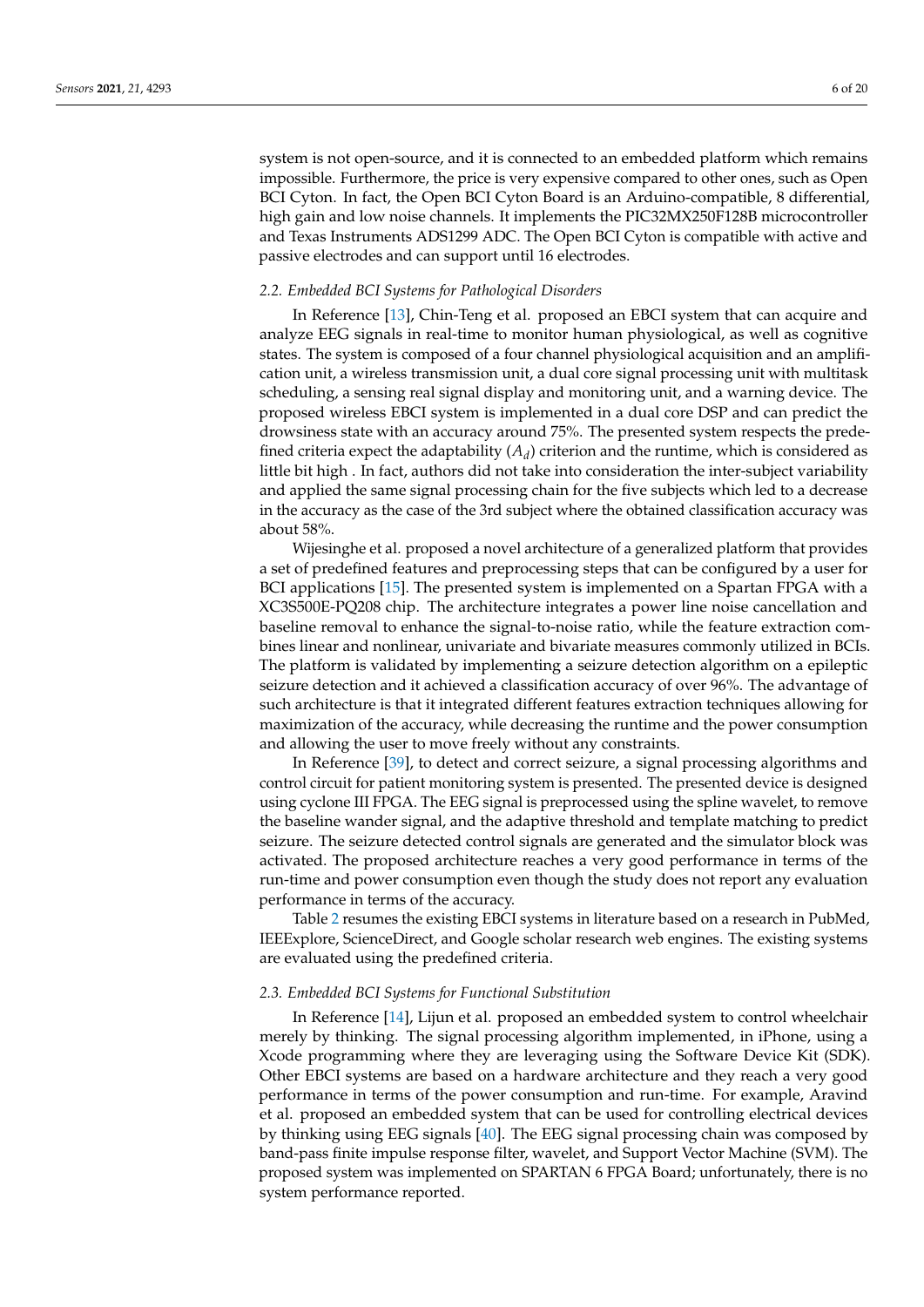<span id="page-6-0"></span>

| Work   | Year | $C_{s}$      | $A_d$          | Algorithms                                                                                                                     | Accuracy $(\%)$ | Platform                              | Time (ms)       | Power<br>(W) | Online/ Offline |
|--------|------|--------------|----------------|--------------------------------------------------------------------------------------------------------------------------------|-----------------|---------------------------------------|-----------------|--------------|-----------------|
| [40]   | 2008 | 1            | $\mathbf{0}$   | Hamming window, STFT, PCA,<br>Linear regression                                                                                | 74.6            | DSP, ARM processor                    | 42              | $\sim$ 1     | Online          |
| $[22]$ | 2017 | 1            | $\mathbf{0}$   | PSD, ANN                                                                                                                       | 70              | Atmega128, AD8553                     | 4000            | $\sim 0.9$   | Online          |
| [41]   | 2017 | 1            | $\overline{0}$ | PSD, RMS, Threshold                                                                                                            | 85              | ADS1298,<br>STM32F407vgt6             | 0.7             | $\sim 0.091$ | Online          |
| $[42]$ | 2018 | $\mathbf{1}$ | $\mathbf{0}$   | LP IIR, FFT, SVM                                                                                                               | 96              | STM32F103CB,<br>LMC6464, L3G4200D,    | <b>NA</b>       | 9            | Online          |
| $[43]$ | 2013 | $\mathbf{0}$ | 1              | N/I                                                                                                                            | N/I             | Zarlink ZL70102,<br><b>MSP430</b>     | N/I             | 2.2          | Online          |
| [44]   | 2014 |              |                | ICA, FFT, SVM                                                                                                                  | 91              | TI CC2564, FPGA,                      | N/I             | 0.45         | Offline         |
| $[45]$ | 2010 | 1            |                | Bandpass filter, FFT, SVM                                                                                                      | 93              | SoC                                   | $6700 \pm 3000$ | 0.0002       | Online          |
| $[46]$ | 2018 | $\mathbf{0}$ | $\mathbf{0}$   | Long Short-Term Memory (LSTM) RNNs                                                                                             | N/I             | Xilinx Zynq-7045                      | 769             | N/I          | Offline         |
| $[39]$ | 2018 |              |                | quadrature spline wavelet (QSW), PCA                                                                                           | N/I             | FPGA cyclone II                       | 0.145           | 0.806        | Offline         |
| $[15]$ | 2014 | $\mathbf{1}$ | $\Omega$       | FIR, DWT, PSD, AR, Filter bank,<br>Zero-crossing Histogram, Correlation,<br>Phase synchronization, Mann-Whitney<br>test, LSSVM | 96.93           | Spartan FPGA with a<br>XC3S500E-PO208 | 277.74          | N/I          | Online          |

**Table 2.** Summary of related works on embedded BCIs for pathological disorders: N/I: No indication, 0: bad, 1:good.

In Reference [\[47\]](#page-17-8), a pure hardware system based on the FPGA for EEG-MI classification is presented. The EEG signals are processed as a series of multi-channel images in the continuous time domain showing the energy changes in the cerebral cortex during the MI of the subjects. The accuracy in classification reached 80.5% where the presented design was approximately 8 times faster than the PC in terms of the execution time and decreased the power consumption by a factor 5600 compared to a standard PC.

In Reference [\[43\]](#page-17-4), Sawan et al. proposed an embedded Wireless Recording Systems to measure the brain activity non-invasively and send the recorded data to a host system to apply the signal processing chain. The suggested system improved the mobility of patients and is used by a doctor to predict the start of epilepsy in two patients.

Taehwan et al. proposed a wearable neurofeedback system, which supports mental status monitoring with EEG and transcranial electrical stimulation for neuromodulation [\[44\]](#page-17-5). The proposed architecture includes a self configured independent component analysis (ICA), implemented purely in hardware to separate the source at a low power. Based on the predefined criterion, this system can be considered as a good example of the successfully implemented EBCI system in the literature because it takes into consideration the inter-subject variability, running at a low power, and the overall time is reduced by 34% compared to the time without pipelined structure. However, the suggested architecture missed the online validation to check its effectiveness and measure the real classification accuracy.

Kuo-Kai et al. designed a low-cost FPGA-based SSVEP multimedia control system [\[48\]](#page-17-9). The proposed system includes a stimulation panel to evoke the subject's SSVEP signal. Instead of the bulky personal computer with signal processing software, the SSVEP signal processing algorithms are implemented into a cyclone FPGA by hand coding VHSIC hardware description language (VHDL) to accelerate the runtime of the algorithms. Some existing research works are only focused on the implementation of one block of the signal processing chain.

Some studies were only focused on the implementation of very used BCI algorithms. For example, in Reference [\[49\]](#page-17-10), Plaumbo et al. implemented the spatial filter algorithm, known by ICA technique which is distinguished by its huge time consuming. The ICA algorithm is implemented on a NI CompactRIO embedded system based on an industrial 400 MHz Freescale MPC5200 processor that deterministically executes LabVIEW Real-time applications on the reliable Wind River VxWorks real-time operating system. Hassen et al., in Reference [\[50\]](#page-17-11), proposed a chip design using a sampling rate conversion system for BCI machine. The proposed chip only allows us to remove the artefacts from the EEG signals without any implementation of the feature extraction and classification algorithms.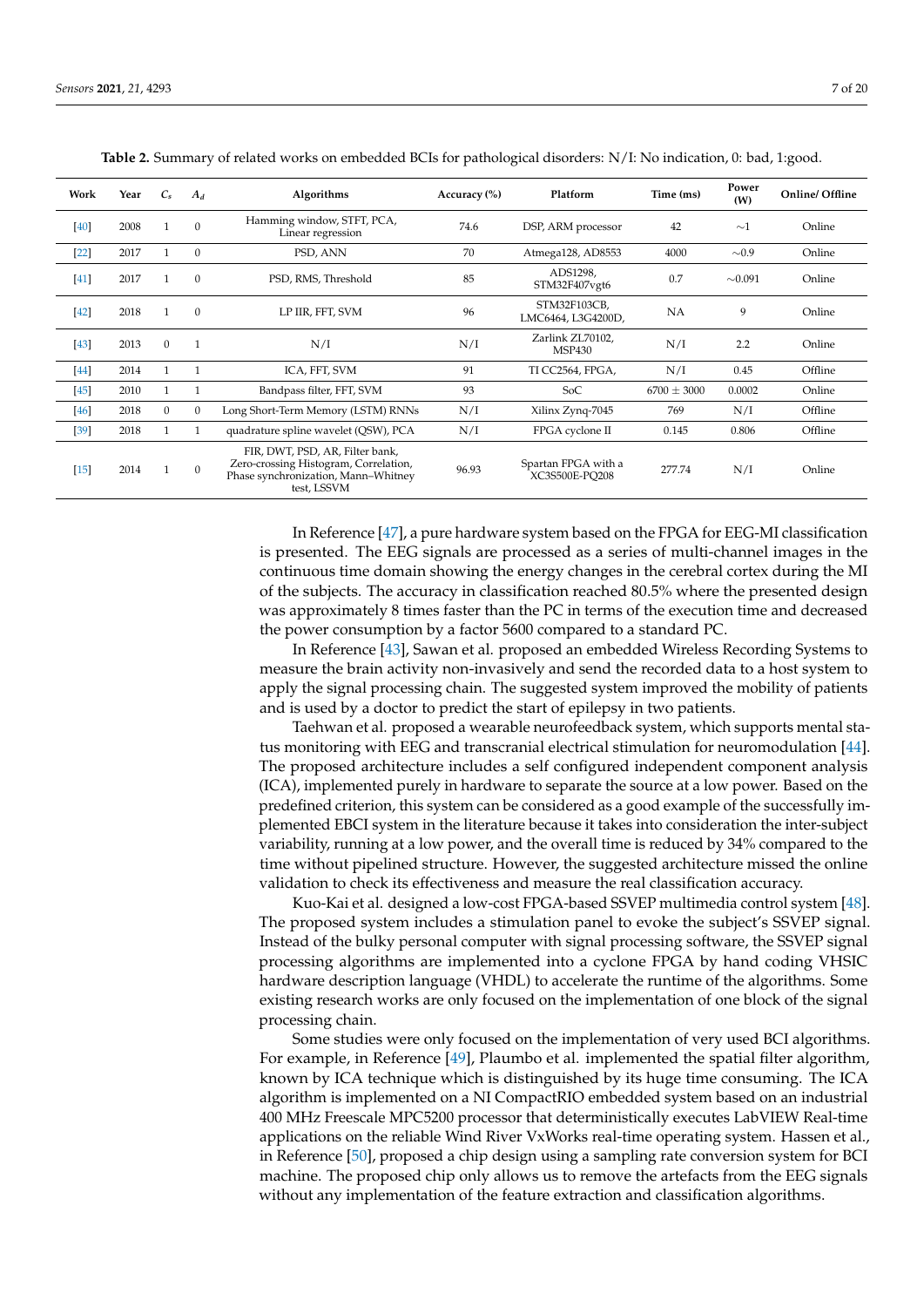Table [3](#page-7-0) resumes the existing EBCI systems, for functional substitution, in literature based on a research in PubMed, IEEExplore, ScienceDirect, and Google scholar research web engines. The existing systems are evaluated using the predefined criteria.

**Table 3.** Summary of related works on embedded BCIs for functional substitution: N/I: No indication, 0: bad, 1:good.

<span id="page-7-0"></span>

| Work   | Year | $C_{s}$          | $A_d$            | Algorithms                                                                                                                                                                  | Accuracy<br>(%) | Platform                         | Time (ms)    | Power<br>(W)   | Online/<br>Offline  |
|--------|------|------------------|------------------|-----------------------------------------------------------------------------------------------------------------------------------------------------------------------------|-----------------|----------------------------------|--------------|----------------|---------------------|
| $[13]$ | 2008 | $\boldsymbol{0}$ | $\mathbf{0}$     | Average filter, PCA, Linear regression                                                                                                                                      | 74.6            | Virtex 6                         | 2420         | 1.11           | Online              |
| $[49]$ | 2010 | 1                | $\boldsymbol{0}$ | FIR, DWT, SVM                                                                                                                                                               | N/I             | Compact-RIO                      | N/I          | 12.81          | Offline             |
| $[51]$ | 2015 | $\mathbf{1}$     | $\mathbf{0}$     | Theta spectra, threshold                                                                                                                                                    | 71              | FPGA Mobile tablet               | N/I          | $\overline{4}$ | Online              |
| $[52]$ | 2010 | $\mathbf{1}$     | $\boldsymbol{0}$ | STFFT, ICA, threshold                                                                                                                                                       | 78.24           | <b>DSP</b>                       | N/I          | 1.11           | Online              |
| $[53]$ | 2017 | $\boldsymbol{0}$ | $\boldsymbol{0}$ | FFT, threshold                                                                                                                                                              | 99.4            | Micro2440SDK                     | ${\sim}8500$ | 24             | Online              |
| $[54]$ | 2013 | $\mathbf{1}$     | $\boldsymbol{0}$ | IIR, DWT, threshold hierarchical model                                                                                                                                      | 91              | CompactDAQ                       | 2            | 12             | Online              |
| $[55]$ | 2016 | $\boldsymbol{0}$ | $\mathbf{1}$     | DWT, SVM                                                                                                                                                                    | 82.1            | Odroid-xu4                       | 0.11         | 20             | Offline             |
| [56]   | 2017 | $\boldsymbol{0}$ | $\boldsymbol{0}$ | Band-pass filter, average power, temporal<br>correlation                                                                                                                    | 70              | Arduino Due MCU                  | 2.23         | $\mathbf{1}$   | Offline             |
| $[57]$ | 2014 | $\boldsymbol{0}$ | $\mathbf{0}$     | FFT, SLIC                                                                                                                                                                   | 70              | Micro2440 (ARM)                  | 0.1          | 24             | Offline             |
| $[58]$ | 2017 | $\boldsymbol{0}$ | $\mathbf{1}$     | ERD/ERS, Adaptive Threshold                                                                                                                                                 | 75              | Zynq ZC7030                      | 402          | 4.12           | Online,<br>offline  |
| $[59]$ | 2014 | $\boldsymbol{0}$ | $\mathbf{1}$     | FFT, Mahalanobis distance                                                                                                                                                   | 82              | Blackfin, DSP                    | N/I          | 4.02           | Online              |
| [60]   | 2014 | $\boldsymbol{0}$ | $\mathbf{0}$     | <b>FFT</b>                                                                                                                                                                  | 98.8            | AT89S51, Tablet (AUSU)           | 42           | 12             | Online              |
| [48]   | 2010 | $\boldsymbol{0}$ | $\mathbf{0}$     | Phase coding, FFT                                                                                                                                                           | 89.29           | Cyclone EP2C20O FPG              | 30.14        | $\sim$ 27      | Online              |
| [61]   | 2012 | 1                | $\mathbf{0}$     | FFT, Mardia test, Mahalanobis distance (MD)                                                                                                                                 | 77.6            | Cyclone EP2C20Q FPG              | 30.14        | $\sim$ 27      | Online              |
| $[14]$ | 2012 | $\mathbf{1}$     | $\mathbf{0}$     | Threshold                                                                                                                                                                   | 61.6            | iPhone                           | 32           | $\sim$ 6       | Online              |
| [62]   | 2012 | $\boldsymbol{0}$ | $\mathbf{0}$     | FFT, Morlet Continuous Wavelet, Threshold                                                                                                                                   | N/I             | Spartan3 XC3S1400AN              | $\mathbf{1}$ | N/I            | Online              |
| [63]   | 2011 | $\mathbf{0}$     | $\mathbf{0}$     | PSD, LDA                                                                                                                                                                    | 73.58           | ASIC, MSP430F1611,<br>NRF24L     | 200          | 0.001395       | Online              |
| $[23]$ | 2017 | $\mathbf{1}$     | $\mathbf{1}$     | Adaptive filter, CSP, MD                                                                                                                                                    | 94.47           | Stratix-IV                       | 394          | 1.067          | Offline             |
| [64]   | 2018 | $\mathbf{1}$     | $\mathbf{1}$     | WOLA filter bank, CSP, MD                                                                                                                                                   | 80.2            | Stratix-IV                       | 430          | 0.67           | Online,<br>Offline  |
| [65]   | 2012 | $\boldsymbol{0}$ | $\mathbf{0}$     | Forward Filter, FLDA                                                                                                                                                        | 73.96           | Spartan 3E FPGA                  | N/I          | N/I            | Online              |
| [66]   | 2012 | $\boldsymbol{0}$ | $\mathbf{0}$     | FIR filterbank, Hidden Markov Models                                                                                                                                        | 76.5            | Spartan 6 FPGA                   | N/I          | N/I            | Online              |
| $[67]$ | 2016 | $\mathbf{1}$     | $\boldsymbol{0}$ | adaptive filtering                                                                                                                                                          | N/I             | FPGA Virtex-5 LX50T              | N/I          | N/I            | Online              |
| [68]   | 2020 | $\boldsymbol{0}$ | $\mathbf{0}$     | PSD, band-pass filtering, canonical correlation<br>analysis (CCA)                                                                                                           | 80              | XC7K325T-2FFG900C                | N/I          | N/I            | Online              |
| [69]   | 2017 | $\boldsymbol{0}$ | $\mathbf{0}$     | Median, FIR filter, FLDA                                                                                                                                                    | N/I             | Virtex-5                         | 0.01         | 0.67           | Online              |
| $[70]$ | 2015 | $\boldsymbol{0}$ | $\mathbf{0}$     | ICA, Canonical Correlation Analysis (CCA)                                                                                                                                   | 86.5            | <b>FPGA</b>                      | 32000        | N/I            | Online              |
| $[71]$ | 2016 | $\boldsymbol{0}$ | $\mathbf{0}$     | Blind Source Separation (BSS), CCA                                                                                                                                          | 93.41           | <b>FPGA</b>                      | N/I          | N/I            | Online              |
| $[72]$ | 2018 | $\boldsymbol{0}$ | $\boldsymbol{0}$ | Sparse Bayesian Learning (BSBL), multi-layer<br>perceptron regressor                                                                                                        | 89.85           | Virtex7, ARM                     | N/I          | N/I            | Online              |
| $[47]$ | 2019 | $\boldsymbol{0}$ | $\mathbf{1}$     | <b>CNN</b>                                                                                                                                                                  | 80.5            | Xilinx BNN-PYNQ                  | 1.97         | 0.025          | Offline             |
| $[73]$ | 2015 | $\boldsymbol{0}$ | $\boldsymbol{0}$ | FFT, Threshold                                                                                                                                                              | 88.88           | Xilinx & PC Tablet               | 4430         | 70             | Online              |
| $[74]$ | 2018 | $\,$ 1 $\,$      | $\mathbf{0}$     | Surface Laplacian, Separable Common Spatio<br>Spectral Pattern (SCSSP), Mutual Information<br>(MI), Linear Discriminant Analysis (LDA), and<br>Support Vector Machine (SVM) | 81.9            | Virtex-6 FPGA                    | 0.550        | 83             | Online &<br>offline |
| $[75]$ | 2020 | $\boldsymbol{0}$ | $\boldsymbol{0}$ | FIR filter, averaging method                                                                                                                                                | 90.62           | Cyclone II EP2C35 DSP            | $\sim$ 2000  | $\sim$ 27      | Online              |
| $[76]$ | 2019 | $\mathbf{1}$     | $\boldsymbol{0}$ | Channel selection, wavelet, energy<br>normalization, LDA                                                                                                                    | 80              | Xilinx                           | 7.5          | 0.102          | Offline             |
| $[77]$ | 2013 | $\boldsymbol{0}$ | $\boldsymbol{0}$ | FFT, threshold                                                                                                                                                              | 92.5            | FPGA, MCP3201<br>microcontroller | 5200         | 1.74           | Online              |
| $[78]$ | 2020 | $\boldsymbol{0}$ | $\boldsymbol{0}$ | Canonical correlation analysis (CCA)                                                                                                                                        | 76              | DE0-nano board                   | 0.00052      | $\sim 0.05$    | Online              |
| [79]   | 2019 | $\boldsymbol{0}$ | $\boldsymbol{0}$ | <b>CCA</b>                                                                                                                                                                  | 87.89           | Cyclone IV EP4CE115              | 1500         | $\sim 0.05$    | Offline             |
| [80]   | 2020 | $\boldsymbol{0}$ | $\boldsymbol{0}$ | Long Short-Term Memory (LSTM)                                                                                                                                               | 87.89           | MindReading photonic<br>ULQ      | 1500         | 0.2155         | Offline             |
| $[81]$ | 2019 | $\boldsymbol{0}$ | $\boldsymbol{0}$ | bandpass Butterworth filter, DWT, Feedforward<br>Neural Network (FFNN)                                                                                                      | 96.09           | Raspberry Pi 3B                  | N/I          | 5.77           | Online              |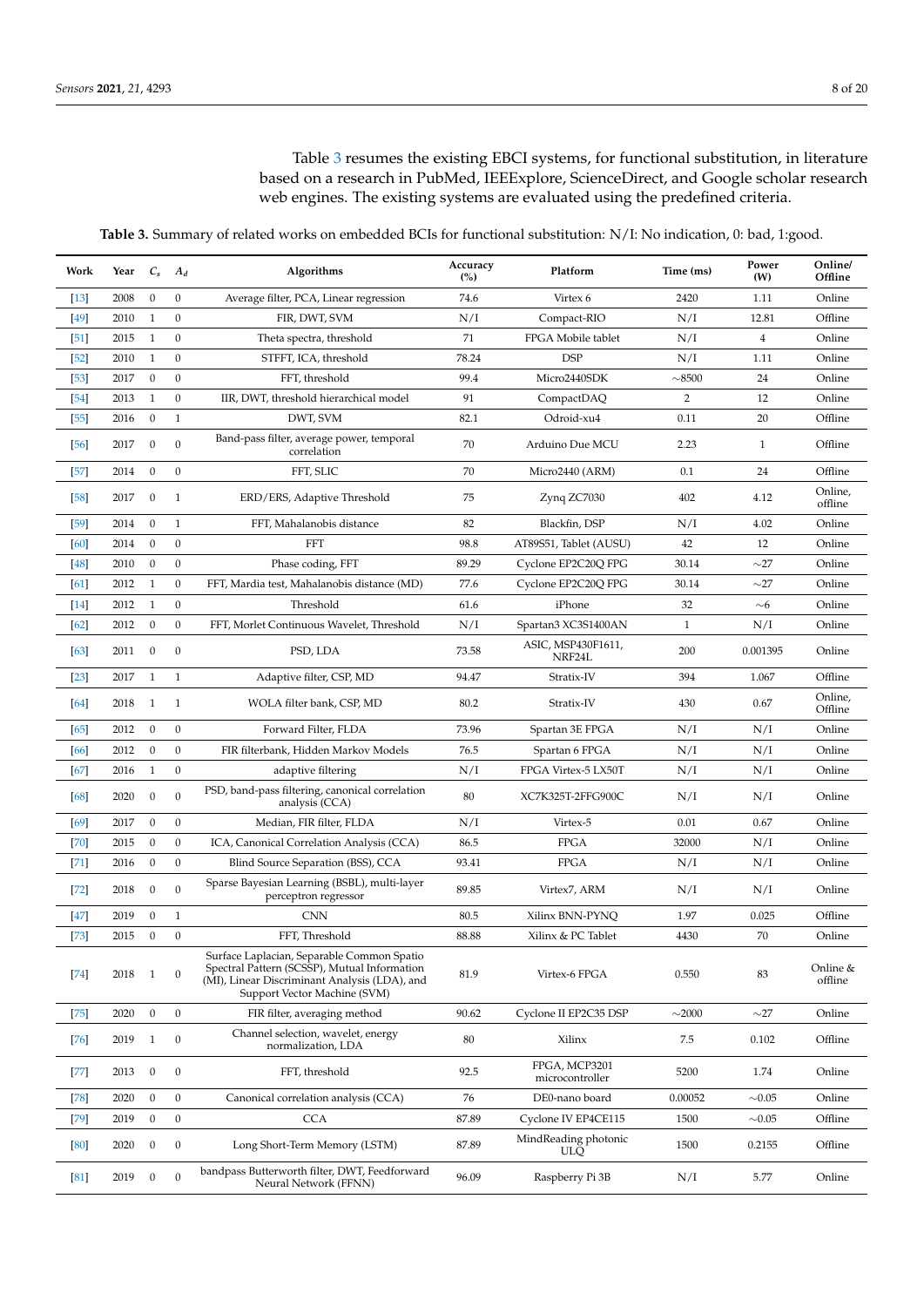## *2.4. Review of the Embedded Architecture of BCI*

In this subsection, we only focused on the embedded architecture of the EBCI system independently from the application domain. The existing EBCI systems are implemented according to three alternatives: Software architecture (SW), Hardware architecture (HW), and HW/SW architecture.

## 2.4.1. EBCI Based on Software Architecture

More than 90% of the existing EBCI systems are implemented as a software code embedded within a microcontroller, such as ARM, Nios, Microblaze, etc.

The EEG signal processing chain is coded using a et al. Level Language (HLL) as  $C/C++$  independently from the architecture of the microcontroller. This approach is widely used because it allows a rapid prototyping within a reasonable time and cost, especially with the spread of the open-source libraries. The EBCI systems based on SW architecture do not have a critical time and a power consumption constraints.

For example, a low-cost FPGA-based BCI speller application is presented in Reference [\[65\]](#page-18-3). The proposed system included a data acquisition system and a real-time signal processing chain implemented within a multiprocessor architecture based on Microblaze soft-core. The signal processing chain, integrated Forward Filter and FLDA algorithm, is coded in C/C++ language and implemented within a Xilinx Spartan 3E FPGA board. A master soft-core processor is integrated to manage the communication between the two other slaves, which are allowed, respectively, to filter the EEG signal and control the simulation panel. The P300 enables a user to type without using his hands and to communicate directly with the application and spell out words by merely looking at the screen. The system achieved an accuracy of 65.37%. The presented study missed the architecture evaluation in terms of the runtime and the power consumption which is certainly decreased compared to the power consumption of a standard Laptop.

In Reference [\[52\]](#page-17-13), an EEG-based smart living environmental control system to autoadjust the living environment is proposed. The real-time signal processing unit is integrated down-sampling, Hanning window multiplier, short-time FFT, normalization, moving average, ICA decomposition and drowsy state estimator, etc. These algorithms are implemented on a dual-core processor within OMAP1510 platform. The signal processing unit is coded in C/C++ language and includes an embedded task management algorithm called the multi-task scheduling mechanism, which allows for the management tasks and ensures the accurate sampling rate for EEG signal acquisition and data process. The average accuracy of the proposed system reached 78%. The system took about 2 s to estimate the physiological state and consumed about 1 W.

### 2.4.2. EBCI Based on Hardware Architecture

EBCI system based on HW architecture are implemented on Field-Programmable Gate Arrays (FPGAs) using the Hardware Description Language (HDL) at the register transfer level to get the complete EEG-based signal processing. In this case, the EEG signal processing chain is exported as an Intellectual Properties (IP) coded in Verilog or Very High Description Language (VHDL). The HW architecture remains the appropriate approach when the timing constraints and the power budget are very stringent. The prototyping time of such architecture is highly important, and the cost of the design complexity and the design time is significantly increased in comparison with the SW architecture.

For example, in Reference [\[39\]](#page-17-0), Tamilarasi and Sundararajan proposed an EBCI system to detect and cure seizure automatically without physician intervention. The proposed system is implemented in Cyclone III/II development kits. A hardware IP is developed to remove the baseline and the artefacts from the acquired EEG signal. An adaptive thresholding technique is implemented to detect the seizure and generate control signals to activate the stimulator block. The suggested platform achieved a very good performance in terms of processing time and power consumption which are, respectively, ∼120 ns and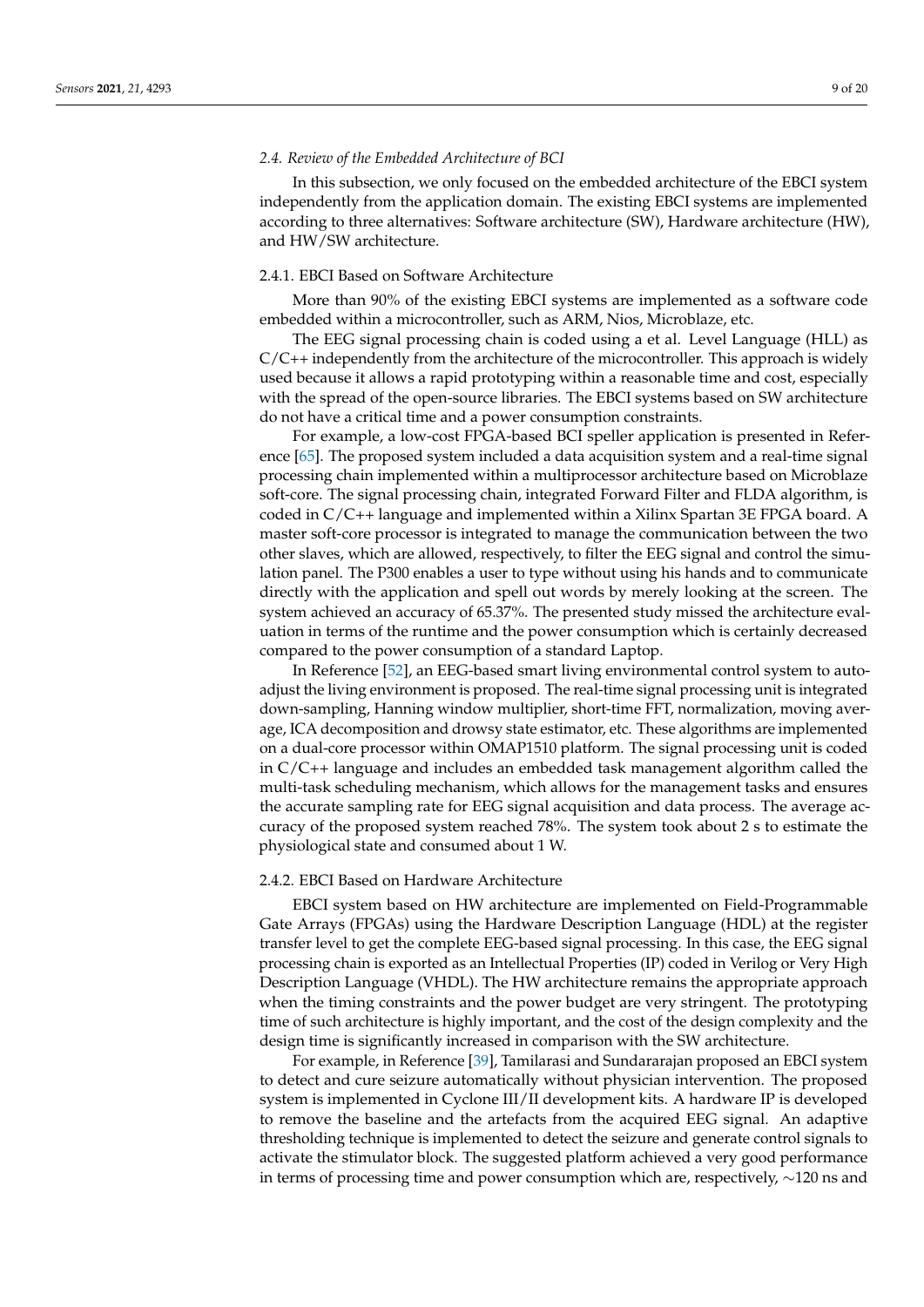∼610 mw. The obtained performances remain discussable due to the miss of the evaluation in terms of the accuracy of the EEG signal processing chain.

In Reference [\[45\]](#page-17-6), a low-power SoC is presented for the continuous detection of seizure onset in epilepsy patients. The proposed system continuously acquires the EEG signal from 18 electrodes and extracts the EEG features before sending them wirelessly to a central device to predict the start of the seizure via a machine-learning classifier. The feature extraction is done in the SoC to reduce  $14\times$  the power consumption by reducing the rate of wireless EEG data transmission. The SoC consumes approximately 9 J per feature vector per one channel. Although the extracted features are classified in a standard laptop which is a power consuming, the proposed system achieved a very good performance in terms of the classification accuracy, the power consumption and even in c time consumption. These performances can be easily enhanced by implementing the classification block based on an embedded processor, which allows patients to move freely without any constraints.

## 2.4.3. EBCI Based on Hardware/Software Architecture

The HW/SW architecture consists of combining both hardware and software components with respect to the embedded system and operating a co-simulation around the FPGA-based processor architecture to meet the timing constraints, which cannot be satisfied by the software solution. According to this design methodology, the critical blocks of the EEG signal processing chain are implemented using the HDL languages and the non-critical blocks are kept in HLL language. This approach allows us to get more flexibility, while it decreases the EEG signal processing run-time, and even the power consumption.

For example, in Reference [\[23\]](#page-16-7), Belwafi et al. proposed an efficient HW/SW architecture integrating the entire EEG signal processing chain. In this EBCI system, the artefacts removal block, which is time consuming, is exported as hardware accelerators. The remaining blocks are developed as an embedded software running on an embedded Nios-II soft-core processor. The same team proposed a HW/SW architecture to detect motor imagery signal using a dynamic filter based on WOLA technique [\[64\]](#page-18-2). The EBCI system performs fast classification within a time delay of 0.430 s/trial, achieving an average accuracy of 76.80% according to an offline approach and 80.25% using our own recording. The estimated power consumption of the proposed architecture is approximately 0.7 W.

#### <span id="page-9-0"></span>**3. Challenges and Future Research Directions for EBCI Systems**

Our vision of BCI developments that might emerge in the next 10–20 years includes a fully customized, low power, and real-time embedded BCI system. The ECBI system will be mounted on the scalp allowing in the same time to acquire the EEG signal, derived from thousands of neurons, process, and to analyze the brain activities in order to send the decision to the practitioner or the EBCI's user. Figure [4](#page-9-1) shows an overview of the future of the BCI systems.

<span id="page-9-1"></span>

Figure 4. The main application domain of BCI [\[11\]](#page-15-8).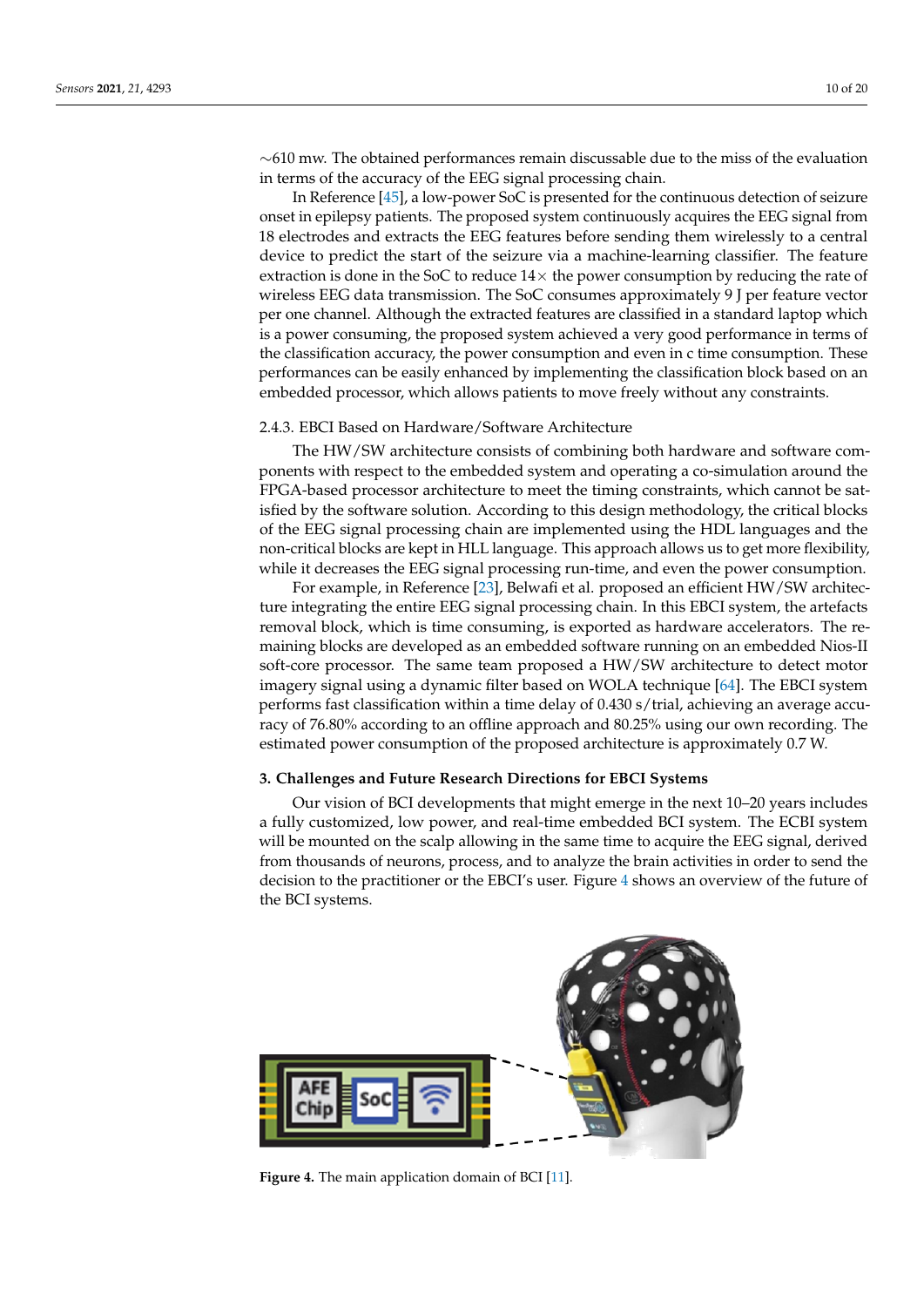The advancement in the development of the acquisition BCI, such as NAUTILUS PRO from G.tech company, OpenBCI, and Emotive headset, allows us today to acquire the EEG signals using dry electrodes and send them wireless to a base station for further processing. In Reference [\[22\]](#page-16-6), Rifai et al. proposed a hybrid BCI which senses a combination classification of mental task, SSVEP, and eyes closed detection using two EEG channels. The brain activities are acquired, through an embedded platform based on Atmega128 microcontroller, and sent to a computer to treat and classify them. The vision of the future BCI systems becomes too easy today, mainly with the existence of the diversity open-source library that allow for easy implementation of the EEG signal processing algorithms. In this respect, as any other expanding domains, as well as with the existing convenient infrastructures, the focus of the BCI community will go in the coming two decades to the embedded implementation of the BCI systems.

The embedded implementation of the BCI systems surely will go faster with the advancement and the capabilities of the existing embedded platforms. A first proof of concept prototype is usually validated on a desktop computer, possibly using a programming language with features that facilitates early prototyping, such as MATLAB, and relies on the emulation of external interfaces [\[82\]](#page-18-20). If this initial prototype does not meet its functional requirements, the developer must iterate and modify the application, possibly changing its data types, applying code transformations, and if any refactoring codes to meet the desired requirements. This process is guided by developers knowledge about the impact of these modifications on the final embedded BCI version. Once the prototype is validated on a Desktop computer, the embedded implementation becomes much easier and it remains to explore or identify the appropriate architecture of the EBCI system. In order to simplify this review, we have divided the embedded implementation of the BCI system according to three criteria which represent the keywords to select the appropriate architecture of the EBCI systems.

Some considerations about the limitations and challenges related to the BCI usage and applications are revealed even before moving to the embedded implementation of BCI technology [\[10](#page-15-7)[,83\]](#page-18-21). Such limitations we found are:

- Inaccuracy of the BCI in terms of prediction or classifying brain signals.
- The artifacts and outliers that can limit its usability and the interpretability of the extracted features which can be noise-affected due to the low signal-to-noise ratio characterizing the EEG signals.
- Limited ability to read brain signals for those BCIs placed outside the skull.
- Number of ethical issues due to reading people's inner thoughts [\[83\]](#page-18-21).
- The security of personal data not being guaranteed against attackers or intruders [\[83\]](#page-18-21).
- In some cases, requirement for drastic surgery.

#### *3.1. Pure Software Architecture*

This alternative defines the software architecture as a high level abstraction with an embedded infrastructure within which BCI application is deployed and executed [\[84\]](#page-18-22). For example, in Reference [\[42\]](#page-17-3), an embedded BCI system is proposed for driver drowsiness detection. The EEG signal processing algorithm are coded using  $C/C++$  language and implemented within STM32 platform based on an embedded ARM processor. In Reference [\[14\]](#page-16-1), an EBCI system is proposed based on iPhone to control a wheelchair. An iOS application is developed and integrated with the iPhone to process the EEG signal and generate the control signals of the wheelchair. In this respect, the EBCI system can be a pure software architecture but implemented on an embedded platform. Figure [5](#page-11-0) shows the general layers of the EBCI system based on a software architecture. The components at the lowest layers talk directly to the hardware. The top-most layer is aptly called the application layer as it implements the device's highest level logic and glues together the rest of the components and layers. This solution remains the appropriate alternative for the EBCI systems that do not have timing constraints. Furthermore, the pure software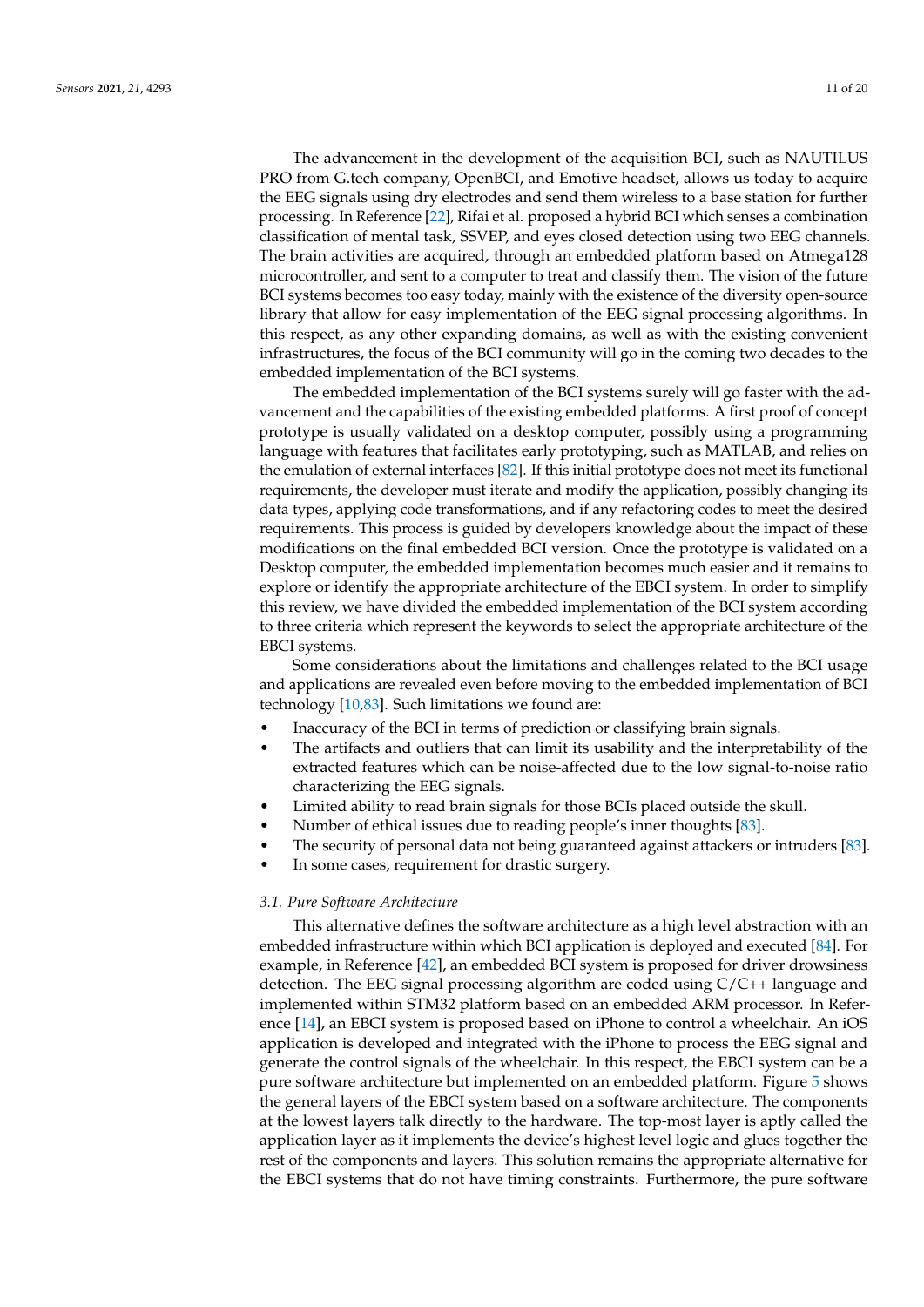architecture allows a rapid virtual prototyping and implements the application within a reasonable time and cost [\[64\]](#page-18-2).

<span id="page-11-0"></span>

**Figure 5.** Layers of the EBCI based on software architecture.

The EEG signal processing requires advanced algorithms to filter, extract, and classify trials, where often these algorithms are based on complex mathematical operations. For this reason, at the beginning, the implementation of the EBCI system based on a pure software architecture, within an embedded microcontroller, was too hard and required a huge time to propose a virtual prototype of BCI applications. Today, by dint of the spread of the open source library, it becomes easy to design and deploy EEG signal processing, feature extraction techniques, and intelligent machine-learned onto resource constrained platforms and small single board computers, like FPGA, Raspberry Pi, Arduino, etc. The deployed signal processing chain run locally, without requiring a network connection and without relying on servers in the cloud. As an example of open-source libraries, we found GNU Scientific Library (GSL), CBLAS, ATLAS, OpenCL, OpenCV, SHARK, MLPACK, etc. For instance, Shark is a fast modular library, and it has overwhelming support for supervised learning algorithms, such as linear regression, neural networks, clustering, k-means, etc. It also includes the functionality of linear algebra and numerical optimization. These are key mathematical functions or areas that are very important when performing the EEG signals processing. The prototype and data definitions of these functions are present in their respective header files. To use these functions, it obviously requires compilation and inclusion of the header file in the EEG signals processing chain.

The EEG signal processing chain is based on a deep learning or pattern recognition algorithms. These algorithms are fields with intense computational requirements. Using the software architecture, the EEG chain can be implemented on GPU occupied with Tensor Cores. There are now enough cheap and embedded GPUs that almost everyone can afford a GPU with Tensor Cores in an embedded platform. For example, there are many embedded platforms occupied with GPU, such as Nvidia Jetson Xavier, Jetson Nano, Jetson TX2, NVIDIA Clara AGX, etc. The GPU occupied with tensor flow can be a good choice to implement EEG signal processing chain which is mainly based on matrices computation. In fact, the tensor cores reduce the used cycles needed for the calculation, multiplication, and addition operations, 16-fold in my example, for a  $32 \times 32$  matrix, from 128 cycles to 8 cycles. Furthermore, tensor cores reduce the reliance on repetitive shared memory access, thus saving additional cycles for memory access. The prototyping time of the EBCI based on GPU is reasonable compared to another alternative due to the offered Deep learning frameworks, such as MXNet, PyTorch, TensorFlow, while others rely on GPU accelerated libraries, such as cuDNN, NCCL, and DALI. The EBCI system based on GPU is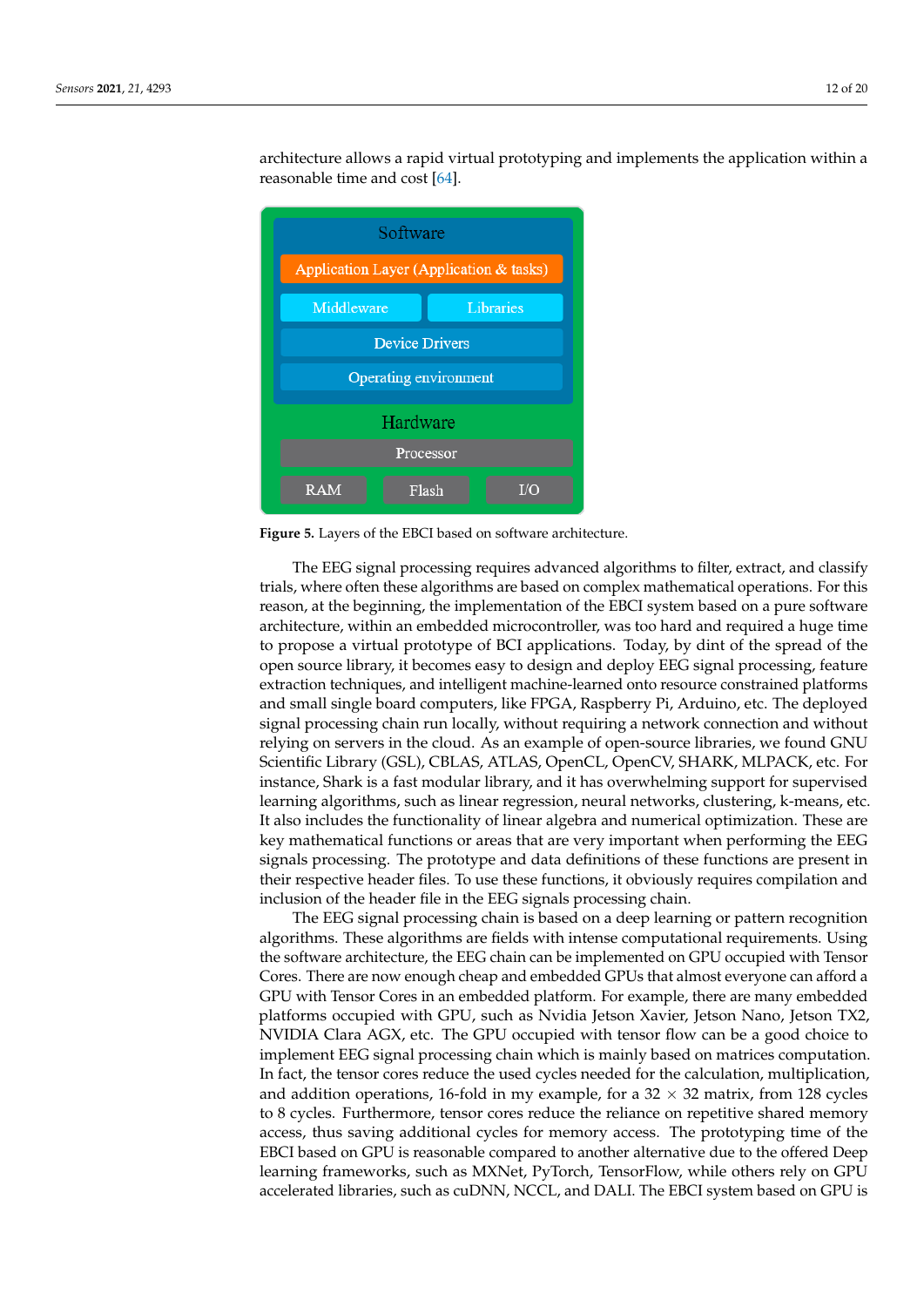very powerful and will surely enhance the consuming time but the power consumption of these platforms is too high and can reach 350 W.

## *3.2. Hardware/Software Architecture*

Co-design, HW/SW architecture, is based on the system specification, architectural design, hardware, and software partition. The hardware and software components are combined with respect to the embedded system and are operating a co-simulation around the FPGA-based processor architecture to meet the timing constraints, which cannot be satisfied with the software architecture. In this case, the critical function is exported as a custom logic instruction approach and accelerator co-processor. Figure [6](#page-12-0) shows the general layers of the EBCI system based on hardware/software architecture. The components at the lowest layers talk directly to the hardware. The top most layer is aptly called the application layer as it implements the device's highest level logic and glues together the rest of the components and layers. The architecture of this solution is almost the same as the previous one where the main difference is at the hardware layers which integrates new IPs core. These cores implement the critical parts of the software layers, while profiting from the advantages of the hardware implementation, which executes many instructions in one clock signal instead of executing one instruction in one clock signal as the case of the processor. Using this design methodology, the timing constraint will surely be improved even the power consumption within an increase in the design complexity.

<span id="page-12-0"></span>

**Figure 6.** Layers of the EBCI based on hardware/software architecture.

The HW/SW architecture also offers the possibility us to use an open-source library, such as the OpenCL, OpenCV, CBLAS, ATLAS, SHARK, MLPACK, etc. This architecture allows us to get at the same time high throughput and low latency. In fact, it allows us to achieve throughput using low-batch size and processes each input as soon as it is ready, resulting in low latency in contrast to the pure software architecture which allows us to get high throughput OR low latency. The pure SW architecture achieves throughput using low-batch size and processes each input as soon as it is ready, resulting in low latency. For example, Xilinx company offers the Vitis AI development environment allowing the acceleration of AI inference on Xilinx hardware platforms. It consists of optimized IP cores, tools, libraries, models, and example designs. It is designed with a high efficiency and ease of use in mind to unleash the full potential of AI acceleration on Xilinx FPGAs and on adaptive compute acceleration platforms (ACAPs). Figure [7](#page-13-0) shows the flow to build and design an EBCI system based on Xilinx platform according to the HW/SW architecture. First, the Vitis AI toolchain is used to build the model in the host machine using the caffe, Pytorch, and TensorFlow library. Second, a custom hardware platform is built using the Vitis software platform to include the deep learning processing Unit IP and other kernels.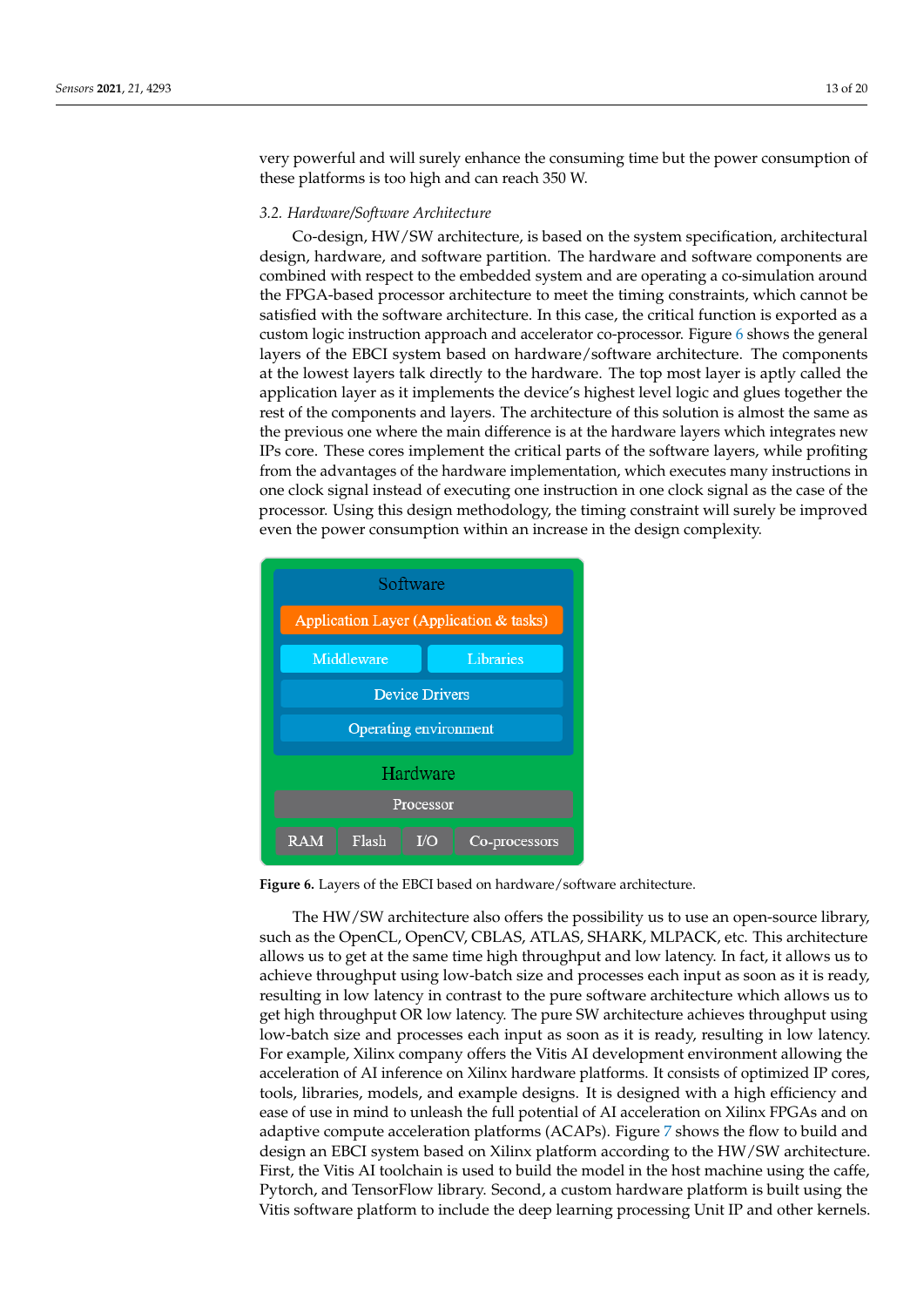In the Vitis AI release package, pre-built SD card images and Alve shells are included for a quick start and an application development. Finally, developers can build executable software which runs on the built hardware. The applications can be coded with C++ or Python, which calls the Vitis AI Runtime and Vitis AI Library to load and run the compiled model files.

<span id="page-13-0"></span>

**Figure 7.** EBCI flow based on Xilinx platforms [\[85\]](#page-18-23).

## *3.3. Pure Hardware Architecture*

Building an EBCI based on hardware architecture is a challenging task. Here, the key design challenge is to build an extremely powerful system (in terms of the features provided by the system so as to make it easy to use for EBCI users) at a very low power consumption, a low EBCI cost and at the same time meeting all the timing constraints [\[86\]](#page-19-0). This alternative consists of implementing the complete EEG signal processing chain within an FPGA using the Hardware description language (HDL) which is a specialized computer language used to program electronic and digital logic circuits. The three common HDLs are Verilog, VHDL, and SystemC. This approach can be used when the timing constraints are very stringent, and it is impossible to respect it with the pure software architecture. The time to obtain the prototype is highly important, and the cost of the design complexity and the design time is significantly increased in comparison with the two previous alternatives.

In many ways, the choice of an application framework for use in an embedded platform is the most important design decision, at least in the case of the embedded systems with human users, such as mobile handsets. In fact, most contemporary users seem to exhibit strong opinions about which application environment their chosen handset supports.

## *3.4. Evaluation Criteria of the Future EBCI Systems*

In addition to guidelines, our survey also enabled us to identify a common classification criterion that must be used to compare the EBCI systems. The suggested evaluation criterion takes into consideration the suggested criteria defined in the introduction. So far, the majority of the BCIs has been evaluated based on the accuracy criteria, which computes the percentage of the trial classified correctly [\[31\]](#page-16-14). Information Transfer Rate (*ITR*) is a general evaluation metric devised for BCI systems that determines the amount of information that is conveyed by a system's output [\[87\]](#page-19-1).

<span id="page-13-1"></span>
$$
ITR = L[plog_2(p) + log_2(N) + (1-p)log_2(\frac{1-p}{N-1})],
$$
\n(1)

where *L* is the number of decisions per minute, and *p* is the accuracy of the decision made for the *N* targets. The *ITR* is the appropriate criterion in the context of the evaluation of the EBCI systems. It will be more suitable to add the criteria: Concentration (*Cs*), adaptability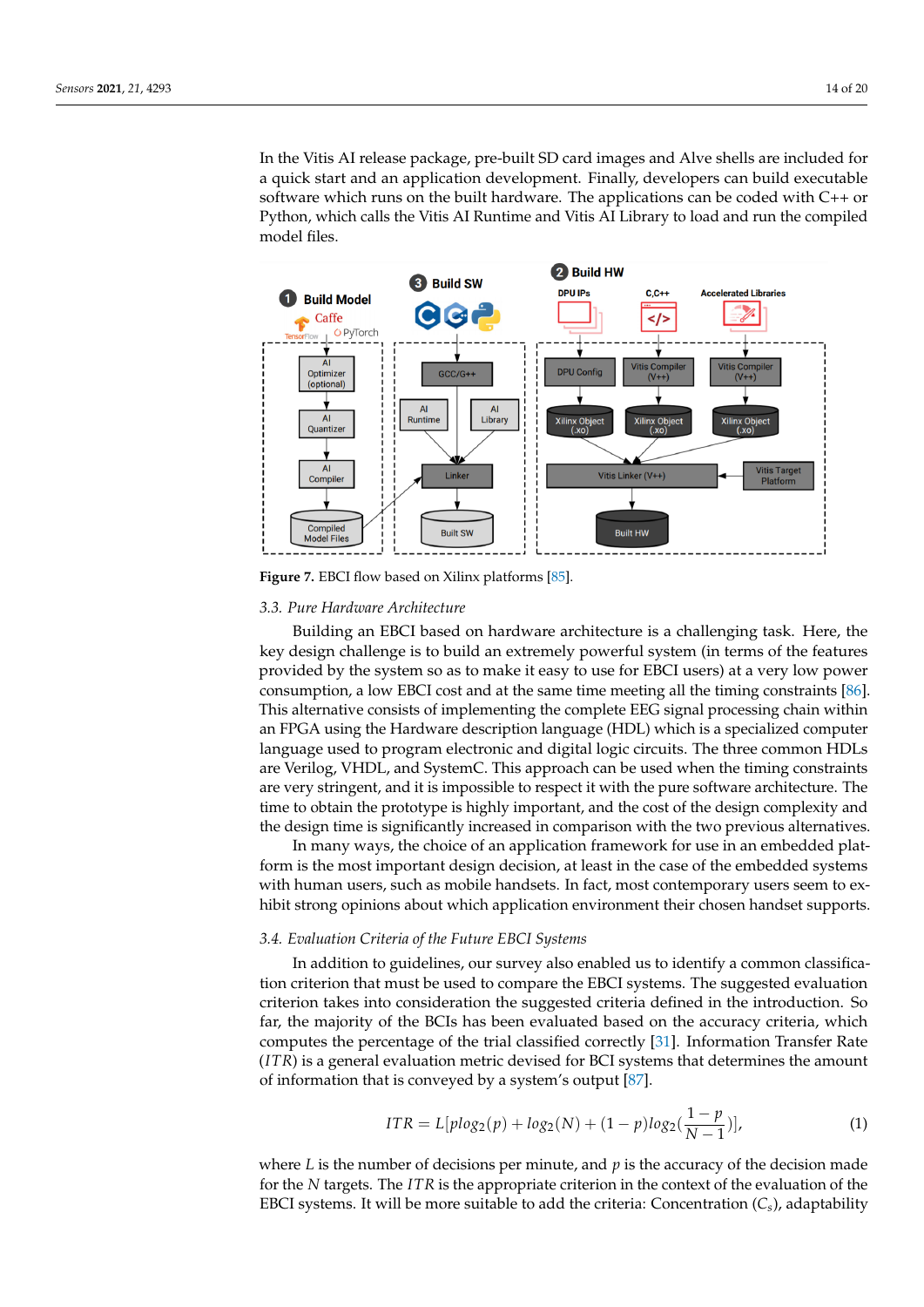(*A<sup>d</sup>* ), power consumption (*Pw*), and the offline/online (*O*) in the *ITR* equation, where the main objective is to easily compare between the future EBCI systems. The  $E_c$  is suggested to evaluate the EBCI systems in the future by taking into consideration the predefined criteria. Thus, the *E<sup>c</sup>* represents the average bits of information contained in each selection.

<span id="page-14-2"></span>
$$
E_c = \alpha \beta \gamma \frac{ITR}{\frac{P_w}{N_{ch}}}.
$$
\n(2)

Table [4](#page-14-1) resumes the parameters of the the Equation [\(2\)](#page-14-2). The weights of  $\alpha$ ,  $\beta$ , and  $\gamma$  are defined logically in order to establish a comparison grid. The number of channels *Nch* is integrated in the *E<sup>c</sup>* evaluation criteria because this factor is too important, it differs from one study to another, and has a significant weight in the power consumption of the EBCI systems. An EBCI system outperforms better than other ones when it reaching a greater value of *Ec*.

| <b>Table 4.</b> Parameters of the evaluation criteria $E_c$ . |  |
|---------------------------------------------------------------|--|
|---------------------------------------------------------------|--|

<span id="page-14-1"></span>

| Parameter  | Value                                                                                           | Reason                                                                                                                                                                                                                    |  |  |
|------------|-------------------------------------------------------------------------------------------------|---------------------------------------------------------------------------------------------------------------------------------------------------------------------------------------------------------------------------|--|--|
| <b>ITR</b> | Computed according to the equation (Equation $(1)$ ).                                           | The ITR takes into consideration the system accuracy<br>and the timing, which represent two criteria from the<br>predefined criteria and are important to evaluate the<br>EBCI systems.                                   |  |  |
| $\alpha$   | $=1/3$ , if the EBCI system is controlled by the evoked<br>potential signals.                   | The EBCI system is more comfortable when it is<br>controlled by SP. Thus, we are given the highest weight                                                                                                                 |  |  |
|            | $=$ 2/3, if the EBCI system controlled by the spontaneous<br>signals (SP).                      | for the EBCI system controlled by SP.                                                                                                                                                                                     |  |  |
| β          | $=1/3$ , if the EBCI system is static (same parameters for<br>all subjects).                    | The EBCI system is more accurate when the EBCI<br>parameters are defined for each subject. Thus, the<br>highest weight is given for the EBCI system toke in<br>consideration the inter-subject variability.               |  |  |
|            | $=2/3$ , if the EBCI is adaptive.                                                               |                                                                                                                                                                                                                           |  |  |
| $\gamma$   | $=1/3$ , if the EBCI system is checked and validated<br>according to the offline approach only. | The accuracy of the EBCI system is validated according<br>to the online approach and is more reliable which<br>reflects the usefulness of the EBCI system.                                                                |  |  |
|            | $=$ 2/3, if the EBCI system is checked and validated<br>according to the online approach.       |                                                                                                                                                                                                                           |  |  |
| $P_w$      | The measured power of the EBCI system.                                                          | One of the important criteria to evaluate the EBCI<br>systems.                                                                                                                                                            |  |  |
| $N_{ch}$   | Number of channels that is used during the recording of<br>the brain signals.                   | The number of channels differ from one system to<br>another and has an effect on the runtime and the power<br>consumption. For this reason, it should be taken into<br>consideration during the comparison between EBCIs. |  |  |

#### <span id="page-14-0"></span>**4. Conclusions**

This paper is an attempt to summarize the last two decades of embedded Brain-Computer Interface mostly because of the electroencephalography influence on these systems. Numerous noninvasive EBCIs have been developed, described, and tested. Noninvasive nature of the EEG-based BCIs made them the most popular BCI systems. Their main purpose was to assist practitioner to analyze some pathological disorders and to enable direct non-muscular communication for people with severe disabilities. This resulted in issuing various inexpensive, consumer-grade headsets. Their application potential is vast and ranges from clinical to home-entertainment applications. In this paper, we have delimited our review in the application related to the functional substitution and pathological disorder analysis only.

Six important criteria are defined to evaluate the existing EBCI systems and are represented as a unified ruler applied during our evaluation. The adaptability criterion allows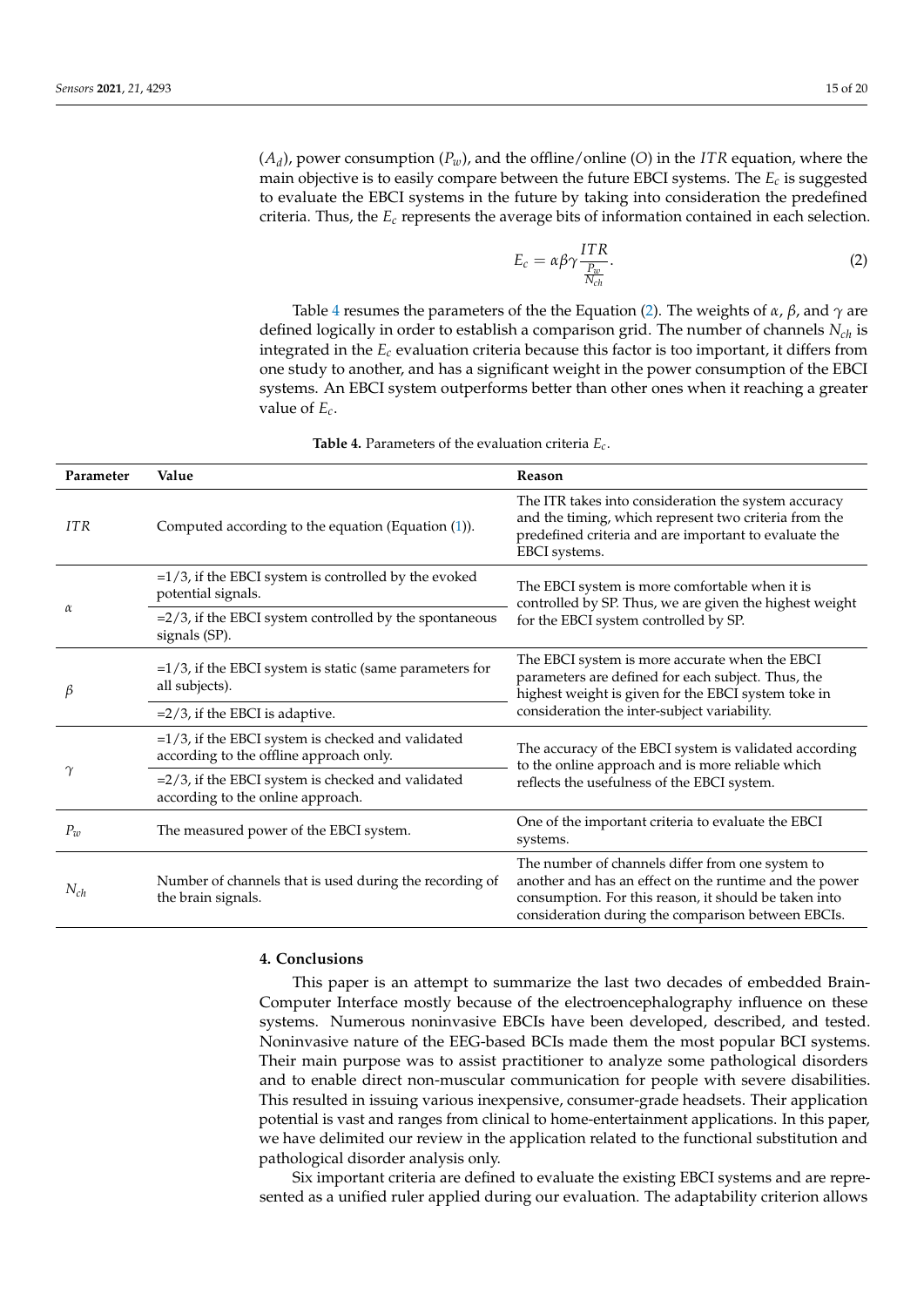for identification of the EBCI systems that have taken into consideration the inter-subject variability. Concentration/simulation criteria permit to identify the more comfortable EBCI systems. The runtime and the power consumption reflect the performance of the used embedded platform. The last criterion is the validation approach which gives a glance about the stability of the EBCI system and its use in the daily life. The existing EBCI systems are evaluated according to these criteria and allow us to define a few indexes to estimate the EBCI technology's performance. Furthermore, we have discussed in the future trends the design of the EBCI systems and the limitation and challenges related to the design of EBCI.

In the future, we plan to perform a quantitative analysis of the optimization approaches for EBCI system using machine learning and deep learning algorithms.

**Author Contributions:** Methodology, K.B.; investigation, K.B., S.G. and H.A.; writing original draft preparation, K.B.; review and editing, K.B., S.G. and H.A.; funding acquisition, K.B. All authors have read and agreed to the published version of the manuscript.

**Funding:** This work was supported by the Deanship of Scientific Research at King Saud University through the Research Group under Grant RG-1441-524.

**Institutional Review Board Statement:** Not applicable.

**Informed Consent Statement:** Not applicable.

**Data Availability Statement:** Not applicable.

**Conflicts of Interest:** The authors declare no conflict of interest.

#### **References**

- <span id="page-15-0"></span>1. Subramanian, R.R.; Varma, K.Y.; Balaji, K.; Reddy, M.D.; Akash, A.; Reddy, K.N. Multiplayer Online Car Racing with BCI In VR. In Proceedings of the 2021 5th International Conference on Intelligent Computing and Control Systems (ICICCS), Madurai, India, 6–8 May 2021. [\[CrossRef\]](http://doi.org/10.1109/iciccs51141.2021.9432154)
- <span id="page-15-1"></span>2. Wang, L.; Ding, X.; Zhang, W.; Yang, S. Differences in EEG Microstate Induced by Gaming: A Comparison between the Gaming Disorder Individual, Recreational Game Users and Healthy Controls. *IEEE Access* **2021**, *9*, 32549–32558. [\[CrossRef\]](http://dx.doi.org/10.1109/ACCESS.2021.3060112)
- <span id="page-15-2"></span>3. Holzner, C.; Guger, C.; Edlinger, G.; Gronegress, C.; Slater, M. Virtual Smart Home Controlled by Thoughts. In Proceedings of the 2009 18th IEEE International Workshops on Enabling Technologies: Infrastructures for Collaborative Enterprises, Groningen, The Netherlands, 7 July 2009. [\[CrossRef\]](http://dx.doi.org/10.1109/wetice.2009.41)
- 4. Kim, J.W.; Kim, M.N.; Kang, D.H.; Ahn, M.H.; Kim, H.S.; Min, B.K. An online top-down SSVEP-BMI for augmented reality. In Proceedings of the 2019 7th International Winter Conference on Brain-Computer Interface (BCI), Gangwon, Korea, 17 June 2019. [\[CrossRef\]](http://dx.doi.org/10.1109/iww-bci.2019.8737348)
- <span id="page-15-3"></span>5. Wolf, D.; Wagner, T.; Rukzio, E. Low-Cost Real-Time Mental Load Adaptation for Augmented Reality Instructions—A Feasibility Study. In Proceedings of the 2019 IEEE International Symposium on Mixed and Augmented Reality Adjunct (ISMAR-Adjunct), Beijing, China, 9 January 2020. [\[CrossRef\]](http://dx.doi.org/10.1109/ismar-adjunct.2019.00015)
- <span id="page-15-4"></span>6. Gonzalez, E.J.S.; McMullen, K. The Design of an Algorithmic Modal Music Platform for Eliciting and Detecting Emotion. In Proceedings of the 2020 8th International Winter Conference on Brain-Computer Interface (BCI), Gangwon, Korea, 9 April 2020. [\[CrossRef\]](http://dx.doi.org/10.1109/bci48061.2020.9061664)
- 7. Bai, L.; Yu, T.; Li, Y. Explorer based on brain computer interface. In Proceedings of the 2014 International Joint Conference on Neural Networks (IJCNN), Beijing, China, 4 September 2014. [\[CrossRef\]](http://dx.doi.org/10.1109/ijcnn.2014.6889380)
- <span id="page-15-5"></span>8. Spuler, M. A Brain-Computer Interface (BCI) system to use arbitrary Windows applications by directly controlling mouse and keyboard. In Proceedings of the 2015 37th Annual International Conference of the IEEE Engineering in Medicine and Biology Society (EMBC), Milan, Italy, 5 November 2015. [\[CrossRef\]](http://dx.doi.org/10.1109/embc.2015.7318554)
- <span id="page-15-6"></span>9. Belwafi, K.; Gannouni, S.; Aboalsamh, H. An Effective Zeros-Time Windowing Strategy to Detect Sensorimotor Rhythms Related to Motor Imagery EEG Signals. *IEEE Access* **2020**, *8*, 152669–152679. [\[CrossRef\]](http://dx.doi.org/10.1109/ACCESS.2020.3017888)
- <span id="page-15-7"></span>10. Bonci, A.; Fiori, S.; Higashi, H.; Tanaka, T.; Verdini, F. An Introductory Tutorial on Brain–Computer Interfaces and Their Applications. *Electronics* **2021**, *10*, 560. [\[CrossRef\]](http://dx.doi.org/10.3390/electronics10050560)
- <span id="page-15-8"></span>11. Chaudhary, U.; Birbaumer, N.; Ramos-Murguialday, A. Brain–computer interfaces for communication and rehabilitation. *Nat. Rev. Neurol.* **2016**, *12*, 513–525. [\[CrossRef\]](http://dx.doi.org/10.1038/nrneurol.2016.113)
- <span id="page-15-9"></span>12. Lebedev, M.A.; Nicolelis, M.A. Brain–machine interfaces: Past, present and future. *Trends Neurosci.* **2006**, *29*, 536–546. [\[CrossRef\]](http://dx.doi.org/10.1016/j.tins.2006.07.004) [\[PubMed\]](http://www.ncbi.nlm.nih.gov/pubmed/16859758)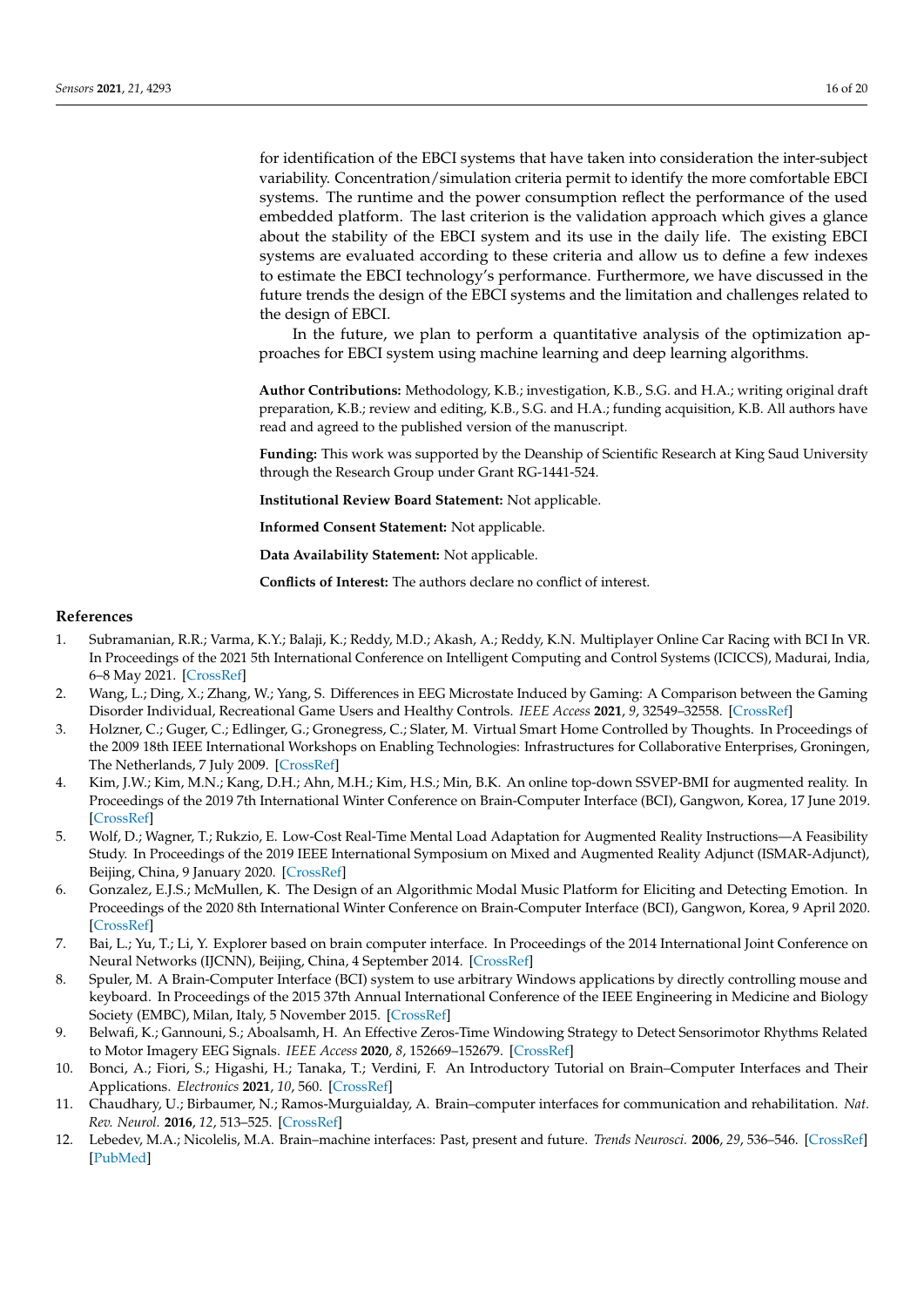- <span id="page-16-0"></span>13. Lin, C.T.; Chen, Y.C.; Huang, T.Y.; Chiu, T.T.; Ko, L.W.; Liang, S.F.; Hsieh, H.Y.; Hsu, S.H.; Duann, J.R. Development of wireless brain computer interface with embedded multitask scheduling and its application on real-time driver's drowsiness detection and warning. *IEEE Trans. Biomed. Eng.* **2008**, *55*, 1582–1591. [\[CrossRef\]](http://dx.doi.org/10.1109/TBME.2008.918566) [\[PubMed\]](http://www.ncbi.nlm.nih.gov/pubmed/18440904)
- <span id="page-16-1"></span>14. Jiang, L.; Tham, E.; Yeo, M.; Phu, O.G. iPhone-based portable brain control wheelchair. In Proceedings of the 2012 7th IEEE Conference on Industrial Electronics and Applications (ICIEA), Singapore, 26 November 2012. [\[CrossRef\]](http://dx.doi.org/10.1109/iciea.2012.6360978)
- <span id="page-16-2"></span>15. Wijesinghe, L.; Wickramasuriya, D.; Pasqual, A.A. A generalized preprocessing and feature extraction platform for scalp EEG signals on FPGA. In Proceedings of the 2014 IEEE Conference on Biomedical Engineering and Sciences (IECBES), Kuala Lumpur, Malaysia, 26 February 2015. [\[CrossRef\]](http://dx.doi.org/10.1109/iecbes.2014.7047472)
- <span id="page-16-3"></span>16. Lee, S.; Shin, Y.; Woo, S.; Kim, K.; Lee, H.N. Review of wireless brain-computer interface systems. In *Brain-Computer Interface Systems-Recent Progress and Future Prospects*; InTech: London, UK, 2013.
- 17. Lotte, F.; Bougrain, L.; Cichocki, A.; Clerc, M.; Congedo, M.; Rakotomamonjy, A.; Yger, F. A review of classification algorithms for EEG-based brain–computer interfaces: A 10 year update. *J. Neural Eng.* **2018**, *15*, 031005. [\[CrossRef\]](http://dx.doi.org/10.1088/1741-2552/aab2f2)
- 18. Prashant, P.; Joshi, A.; Gandhi, V. Brain computer interface: A review. In Proceedings of the 2015 5th Nirma University International Conference on Engineering (NUiCONE), Ahmedabad, India, 11 April 2016. [\[CrossRef\]](http://dx.doi.org/10.1109/nuicone.2015.7449615)
- 19. Marshall, D.; Coyle, D.; Wilson, S.; Callaghan, M. Games, Gameplay, and BCI: The State of the Art. *IEEE Trans. Comput. Intell. AI Games* **2013**, *5*, 82–99. [\[CrossRef\]](http://dx.doi.org/10.1109/TCIAIG.2013.2263555)
- <span id="page-16-4"></span>20. Nicolas-Alonso, L.F.; Gomez-Gil, J. Brain Computer Interfaces, a Review. *Sensors* **2012**, *12*, 1211–1279. [\[CrossRef\]](http://dx.doi.org/10.3390/s120201211) [\[PubMed\]](http://www.ncbi.nlm.nih.gov/pubmed/22438708)
- <span id="page-16-5"></span>21. Kawala-Sterniuk, A.; Browarska, N.; Al-Bakri, A.; Pelc, M.; Zygarlicki, J.; Sidikova, M.; Martinek, R.; Gorzelanczyk, E.J. Summary of over Fifty Years with Brain-Computer Interfaces—A Review. *Brain Sci.* **2021**, *11*, 43. [\[CrossRef\]](http://dx.doi.org/10.3390/brainsci11010043)
- <span id="page-16-6"></span>22. Chai, R.; Naik, G.R.; Ling, S.H.; Nguyen, H.T. Hybrid brain–computer interface for biomedical cyber-physical system application using wireless embedded EEG systems. *Biomed. Eng. Online* **2017**, *16*, 5. [\[CrossRef\]](http://dx.doi.org/10.1186/s12938-016-0303-x)
- <span id="page-16-7"></span>23. Belwafi, K.; Ghaffari, F.; Djemal, R.; Romain, O. A Hardware/Software Prototype of EEG-based BCI System for Home Device Control. *J. Signal Process. Syst.* **2017**, *89*, 263–279. [\[CrossRef\]](http://dx.doi.org/10.1007/s11265-016-1192-8)
- <span id="page-16-8"></span>24. Chabuda, A.; Durka, P.; Zygierewicz, J. High Frequency SSVEP-BCI with Hardware Stimuli Control and Phase-Synchronized Comb Filter. *IEEE Trans. Neural Syst. Rehabil. Eng.* **2018**, *26*, 344–352. [\[CrossRef\]](http://dx.doi.org/10.1109/TNSRE.2017.2734164)
- <span id="page-16-9"></span>25. Schomer, D.L.; Da Silva, F.L. *Niedermeyer's Electroencephalography: Basic Principles, Clinical Applications, and Related Fields*; Lippincott Williams & Wilkins: Philadelphia, PA, USA, 2012.
- <span id="page-16-10"></span>26. Ahmed, M.A.; Qi, D.; Alshemmary, E.N. Effective Hybrid Method for the Detection and Rejection of Electrooculogram (EOG) and Power Line Noise Artefacts From Electroencephalogram (EEG) Mixtures. *IEEE Access* **2020**, *8*, 202919–202932. [\[CrossRef\]](http://dx.doi.org/10.1109/ACCESS.2020.3036134)
- 27. Jrad, N.; Kachenoura, A.; Merlet, I.; Bartolomei, F.; Nica, A.; Biraben, A.; Wendling, F. Automatic Detection and Classification of High-Frequency Oscillations in Depth-EEG Signals. *IEEE Trans. Biomed. Eng.* **2017**, *64*, 2230–2240. [\[CrossRef\]](http://dx.doi.org/10.1109/TBME.2016.2633391) [\[PubMed\]](http://www.ncbi.nlm.nih.gov/pubmed/28113293)
- <span id="page-16-11"></span>28. Sudha, N.S.; Dodda, R.K. Design of error normalized LMS adaptive filter for EEG signal with eye blink & PLI artefacts. In Proceedings of the 2017 International Conference on Trends in Electronics and Informatics (ICEI), Tirunelveli, India, 11–12 May 2017. [\[CrossRef\]](http://dx.doi.org/10.1109/icoei.2017.8300714)
- <span id="page-16-12"></span>29. Ogawa, T.; Hirayama, J.-I.; Gupta, P.; Moriya, H.; Yamaguchi, S.; Ishikawa, A.; Inoue, Y.; Kawanabe, M.; Ishii, S. Brain-machine interfaces for assistive smart homes: A feasibility study with wearable near-infrared spectroscopy. In Proceedings of the 2015 37th Annual International Conference of the IEEE Engineering in Medicine and Biology Society (EMBC), Milan, Italy, 11–12 May 2015. [\[CrossRef\]](http://dx.doi.org/10.1109/embc.2015.7318559)
- <span id="page-16-13"></span>30. Correa, M.A.G.; Laciar, E. Noise Removal from EEG Signals in Polisomnographic Records Applying Adaptive Filters in Cascade. In *Adaptive Filtering Applications*; InTech: London, UK, 2011. [\[CrossRef\]](http://dx.doi.org/10.5772/17219)
- <span id="page-16-14"></span>31. Lotte, F.; Congedo, M.; Lécuyer, A.; Lamarche, F.; Arnaldi, B. A review of classification algorithms for EEG-based brain-computer interfaces. *J. Neural Eng.* **2007**, *4*, R1. [\[CrossRef\]](http://dx.doi.org/10.1088/1741-2560/4/2/R01) [\[PubMed\]](http://www.ncbi.nlm.nih.gov/pubmed/17409472)
- <span id="page-16-15"></span>32. Kübler, A.; Neumann, N.; Kaiser, J.; Kotchoubey, B.; Hinterberger, T.; Birbaumer, N.P. Brain-computer communication: Selfregulation of slow cortical potentials for verbal communication. *Arch. Phys. Med. Rehabil.* **2001**, *82*, 1533–1539. [\[CrossRef\]](http://dx.doi.org/10.1053/apmr.2001.26621)
- <span id="page-16-16"></span>33. Piccini, L.; Parini, S.; Maggi, L.; Andreoni, G. A Wearable Home BCI system: Preliminary results with SSVEP protocol. In Proceedings of the 2005 IEEE Engineering in Medicine and Biology 27th Annual Conference, Shanghai, China, 10 April 2006. [\[CrossRef\]](http://dx.doi.org/10.1109/iembs.2005.1615699)
- <span id="page-16-17"></span>34. Corralejo, R.; Álvarez, D.; Hornero, R. A P300-Based BCI Aimed at Managing Electronic Devices for People with Severe Disabilities. In *Converging Clinical and Engineering Research on Neurorehabilitation*; Springer: Berlin/Heidelberg, Germany, 2013; pp. 641–645. [\[CrossRef\]](http://dx.doi.org/10.1007/978-3-642-34546-3_104)
- <span id="page-16-18"></span>35. Kwon, O.Y.; Lee, M.H.; Guan, C.; Lee, S.W. Subject-Independent Brain–Computer Interfaces Based on Deep Convolutional Neural Networks. *IEEE Trans. Neural Netw. Learn. Syst.* **2020**, *31*, 3839–3852. [\[CrossRef\]](http://dx.doi.org/10.1109/TNNLS.2019.2946869)
- <span id="page-16-19"></span>36. Do, A.H.; Wang, P.T.; King, C.E.; Schombs, A.; Cramer, S.C.; Nenadic, Z. Brain-computer interface controlled functional electrical stimulation device for foot drop due to stroke. In Proceedings of the 2012 Annual International Conference of the IEEE Engineering in Medicine and Biology Society, San Diego, CA, USA, 12 November 2012. [\[CrossRef\]](http://dx.doi.org/10.1109/embc.2012.6347462)
- <span id="page-16-20"></span>37. Zander, T.O.; Kothe, C.; Jatzev, S.; Gaertner, M. Enhancing Human-Computer Interaction with Input from Active and Passive Brain-Computer Interfaces. In *Brain-Computer Interfaces*; Springer: London, UK, 2010; pp. 181–199. [\[CrossRef\]](http://dx.doi.org/10.1007/978-1-84996-272-8_11)
- <span id="page-16-21"></span>38. Jafari, R.; Dehzangi, O.; Zong, C.; Nathan, V. BCIBench. In Proceedings of the 11th Workshop on Optimizations for DSP and Embedded Systems, ODES'14, Orlando, FL, USA, 15 February 2014. [\[CrossRef\]](http://dx.doi.org/10.1145/2568326.2568330)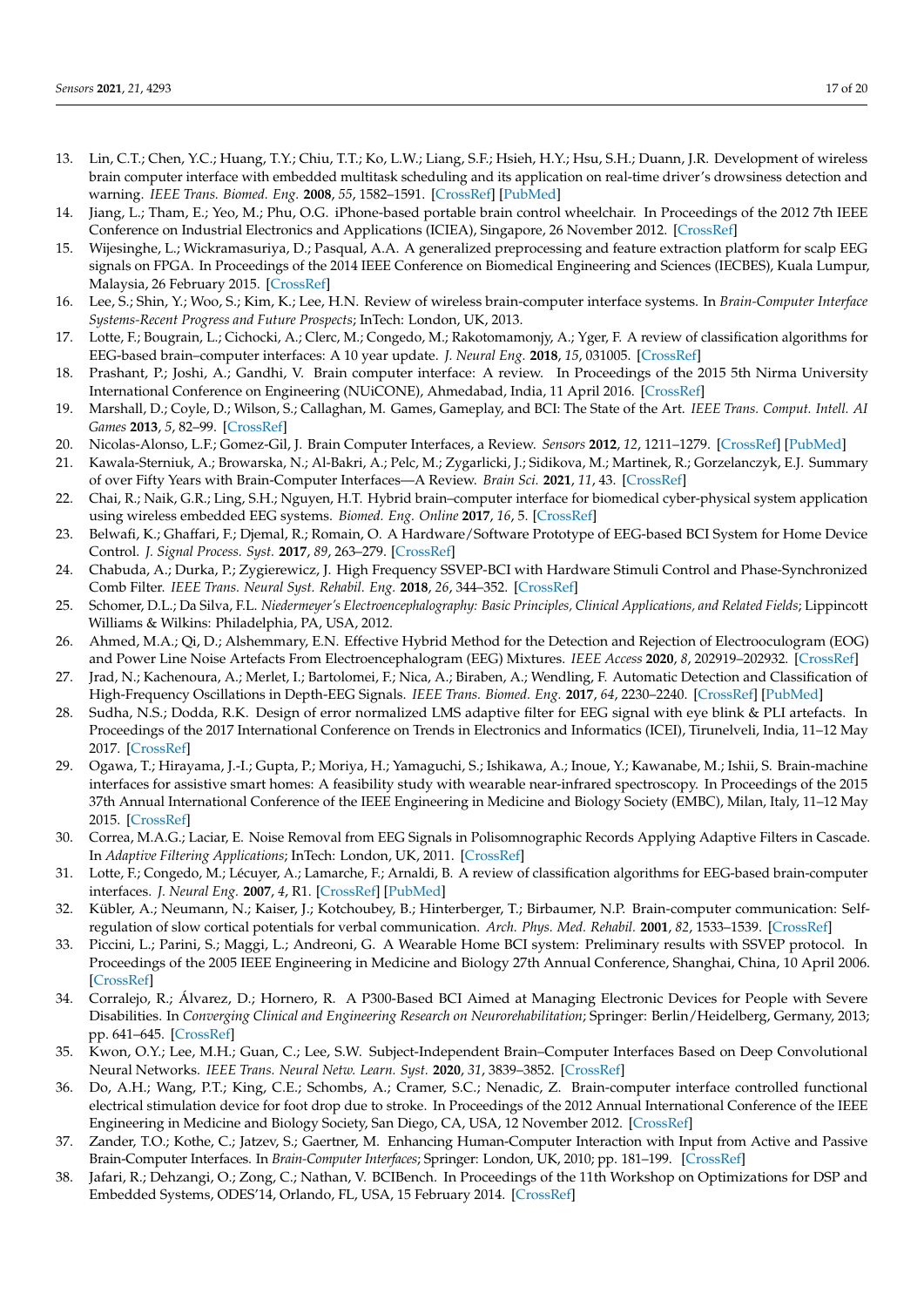- <span id="page-17-0"></span>39. Tamilarasi, S.; Sundararajan, J. FPGA based seizure detection and control for brain computer interface. *Clust. Comput.* **2018**, *22*, 11841–11848. [\[CrossRef\]](http://dx.doi.org/10.1007/s10586-017-1501-4)
- <span id="page-17-1"></span>40. Aravind, M.; Babu, S.S. Embedded implementation of brain computer interface using FPGA. In Proceedings of the Emerging Technological Trends (ICETT), International Conference on IEEE, Kollam, India, 21–22 October 2016; pp. 1–5. [\[CrossRef\]](http://dx.doi.org/10.1109/ICETT.2016.7873633)
- <span id="page-17-2"></span>41. Kartsch, V.; Benatti, S.; Rossi, D.; Benini, L. A wearable EEG-based drowsiness detection system with blink duration and alpha waves analysis. In Proceedings of the 2017 8th International IEEE/EMBS Conference on Neural Engineering (NER), Shanghai, China, 15 August 2017. [\[CrossRef\]](http://dx.doi.org/10.1109/ner.2017.8008338)
- <span id="page-17-3"></span>42. Li, G.; Chung, W.Y. Combined EEG-Gyroscope-tDCS Brain Machine Interface System for Early Management of Driver Drowsiness. *IEEE Trans. Hum. Mach. Syst.* **2018**, *48*, 50–62. [\[CrossRef\]](http://dx.doi.org/10.1109/THMS.2017.2759808)
- <span id="page-17-4"></span>43. Sawan, M.; Salam, M.T.; Lan, J.L.; Kassab, A.; Gelinas, S.; Vannasing, P.; Lesage, F.; Lassonde, M.; Nguyen, D.K. Wireless Recording Systems: From Noninvasive EEG-NIRS to Invasive EEG Devices. *IEEE Trans. Biomed. Circuits Syst.* **2013**, *7*, 186–195. [\[CrossRef\]](http://dx.doi.org/10.1109/TBCAS.2013.2255595)
- <span id="page-17-5"></span>44. Roh, T.; Song, K.; Cho, H.; Shin, D.; Yoo, H.J. A Wearable Neuro-Feedback System with EEG-Based Mental Status Monitoring and Transcranial Electrical Stimulation. *IEEE Trans. Biomed. Circuits Syst.* **2014**, *8*, 755–764. [\[CrossRef\]](http://dx.doi.org/10.1109/TBCAS.2014.2384017) [\[PubMed\]](http://www.ncbi.nlm.nih.gov/pubmed/25585425)
- <span id="page-17-6"></span>45. Verma, N.; Shoeb, A.; Bohorquez, J.; Dawson, J.; Guttag, J.; Chandrakasan, A.P. A Micro-Power EEG Acquisition SoC with Integrated Feature Extraction Processor for a Chronic Seizure Detection System. *IEEE J. Solid State Circuits* **2010**, *45*, 804–816. [\[CrossRef\]](http://dx.doi.org/10.1109/JSSC.2010.2042245)
- <span id="page-17-7"></span>46. Heelan, C.; Nurmikko, A.; Truccolo, W. FPGA implementation of deep-learning recurrent neural networks with sub-millisecond real-time latency for BCI-decoding of large-scale neural sensors (104 nodes). In Proceedings of the 2018 40th Annual International Conference of the IEEE Engineering in Medicine and Biology Society (EMBC), Honolulu, HI, USA, 29 October 2018. [\[CrossRef\]](http://dx.doi.org/10.1109/embc.2018.8512415)
- <span id="page-17-8"></span>47. Ma, X.; Zheng, W.; Peng, Z.; Yang, J. FPGA-Based Rapid Electroencephalography Signal Classification System. In Proceedings of the 2019 IEEE 11th International Conference on Advanced Infocomm Technology (ICAIT), Jinan, China, 19 December 2019. [\[CrossRef\]](http://dx.doi.org/10.1109/icait.2019.8935935)
- <span id="page-17-9"></span>48. Shyu, K.K.; Lee, P.L.; Lee, M.H.; Lin, M.H.; Lai, R.J.; Chiu, Y.J. Development of a Low-Cost FPGA-Based SSVEP BCI Multimedia Control System. *Biomed. Circuits Syst. IEEE Trans.* **2010**, *4*, 125–132. [\[CrossRef\]](http://dx.doi.org/10.1109/TBCAS.2010.2042595)
- <span id="page-17-10"></span>49. Palumbo, A.; Amato, F.; Calabrese, B.; Cannataro, M.; Cocorullo, G.; Gambardella, A.; Guzzi, P.H.; Lanuzza, M.; Sturniolo, M.; Veltri, P.; et al. An Embedded System for EEG Acquisition and Processing for Brain Computer Interface Applications. In *Wearable and Autonomous Biomedical Devices and Systems for Smart Environment*; Springer: Berlin/Heidelberg, Germany, 2010; pp. 137–154. [\[CrossRef\]](http://dx.doi.org/10.1007/978-3-642-15687-8_7)
- <span id="page-17-11"></span>50. Hassan, M.; Islam, S.M.R. Design and Implementation of Pre-processing Chip for Brain Computer Interface Machine. In Proceedings of the 2019 International Conference on Robotics, Electrical and Signal Processing Techniques (ICREST), Dhaka, Bangladesh, 21 February 2019. [\[CrossRef\]](http://dx.doi.org/10.1109/icrest.2019.8644230)
- <span id="page-17-12"></span>51. Tseng, K.C.; Lin, B.S.; Wong, A.M.K.; Lin, B.S. Design of a mobile brain computer interface-based smart multimedia controller. *Sensors* **2015**, *15*, 5518–5530. [\[CrossRef\]](http://dx.doi.org/10.3390/s150305518) [\[PubMed\]](http://www.ncbi.nlm.nih.gov/pubmed/25756862)
- <span id="page-17-13"></span>52. Lin, C.T.F. EEG-based Brain-computer Interface for Smart Living Environment Auto-adjustment. *J. Med. Biol. Eng.* **2010**, *30*, 237. [\[CrossRef\]](http://dx.doi.org/10.5405/jmbe.30.4.07)
- <span id="page-17-14"></span>53. García, P.A.; Spinelli, E.M.; Toccaceli, G.M. An Embedded Hybrid BCI Speller. In Proceedings of the VII Latin American Congress on Biomedical Engineering CLAIB 2016, Bucaramanga, Santander, Colombia, 26–28 October 2016; Springer: Singapore, 2017; pp. 26–29. [\[CrossRef\]](http://dx.doi.org/10.1007/978-981-10-4086-3_7)
- <span id="page-17-15"></span>54. Jafari, R.; Dehzangi, O.; Zong, C.; Nathan, V. Implementation of a Wheelchair Control Using a Four-Command Brain Computer Interface. In Proceedings of the 22nd International Congress of Mechanical Engineering (COBEM), São Paulo, Brazil, 3–7 November 2013; ABCM Symposium Series in Mechatronics.
- <span id="page-17-16"></span>55. Condori, K.A.; Urquizo, E.C.; Diaz, D.A. Embedded Brain Machine Interface based on motor imagery paradigm to control prosthetic hand. In Proceedings of the ANDESCON, 2016 IEEE, Arequipa, Peru, 2 February 2017; pp. 1–4.
- <span id="page-17-17"></span>56. McCrimmon, C.M.; Fu, J.L.; Wang, M.; Lopes, L.S.; Wang, P.T.; Karimi-Bidhendi, A.; Liu, C.Y.; Heydari, P.; Nenadic, Z.; Do, A.H. Performance Assessment of a Custom, Portable, and Low-Cost Brain–Computer Interface Platform. *IEEE Trans. Biomed. Eng.* **2017**, *64*, 2313–2320. [\[CrossRef\]](http://dx.doi.org/10.1109/TBME.2017.2667579) [\[PubMed\]](http://www.ncbi.nlm.nih.gov/pubmed/28207382)
- <span id="page-17-18"></span>57. García, P.A.; Spinelli, E.M.; Toccaceli, G.M. An embedded system for evoked biopotential acquisition and processing. *Int. J. Embed. Syst.* **2014**, *6*, 86. [\[CrossRef\]](http://dx.doi.org/10.1504/IJES.2014.060920)
- <span id="page-17-19"></span>58. Wöhrle, H.; Tabie, M.; Kim, S.; Kirchner, F.; Kirchner, E. A Hybrid FPGA-Based System for EEG- and EMG-Based Online Movement Prediction. *Sensors* **2017**, *17*, 1552. [\[CrossRef\]](http://dx.doi.org/10.3390/s17071552)
- <span id="page-17-20"></span>59. Lin, C.T.; Lin, B.S.; Lin, F.C.; Chang, C.J. Brain Computer Interface-Based Smart Living Environmental Auto-Adjustment Control System in UPnP Home Networking. *IEEE Syst. J.* **2014**, *8*, 363–370. [\[CrossRef\]](http://dx.doi.org/10.1109/JSYST.2012.2192756)
- <span id="page-17-21"></span>60. Lin, J.S.; Hsieh, C.H. A BCI Control System for TV Channels Selection. *Int. J. Commun.* **2014**, *3*, 1–5.
- <span id="page-17-22"></span>61. Ou, C.Z.; Lin, B.S.; Chang, C.J.; Lin, C.T. Brain Computer Interface-based Smart Environmental Control System. In Proceedings of the 2012 Eighth International Conference on Intelligent Information Hiding and Multimedia Signal Processing, Piraeus-Athens, Greece, 23 August 2012. [\[CrossRef\]](http://dx.doi.org/10.1109/iih-msp.2012.74)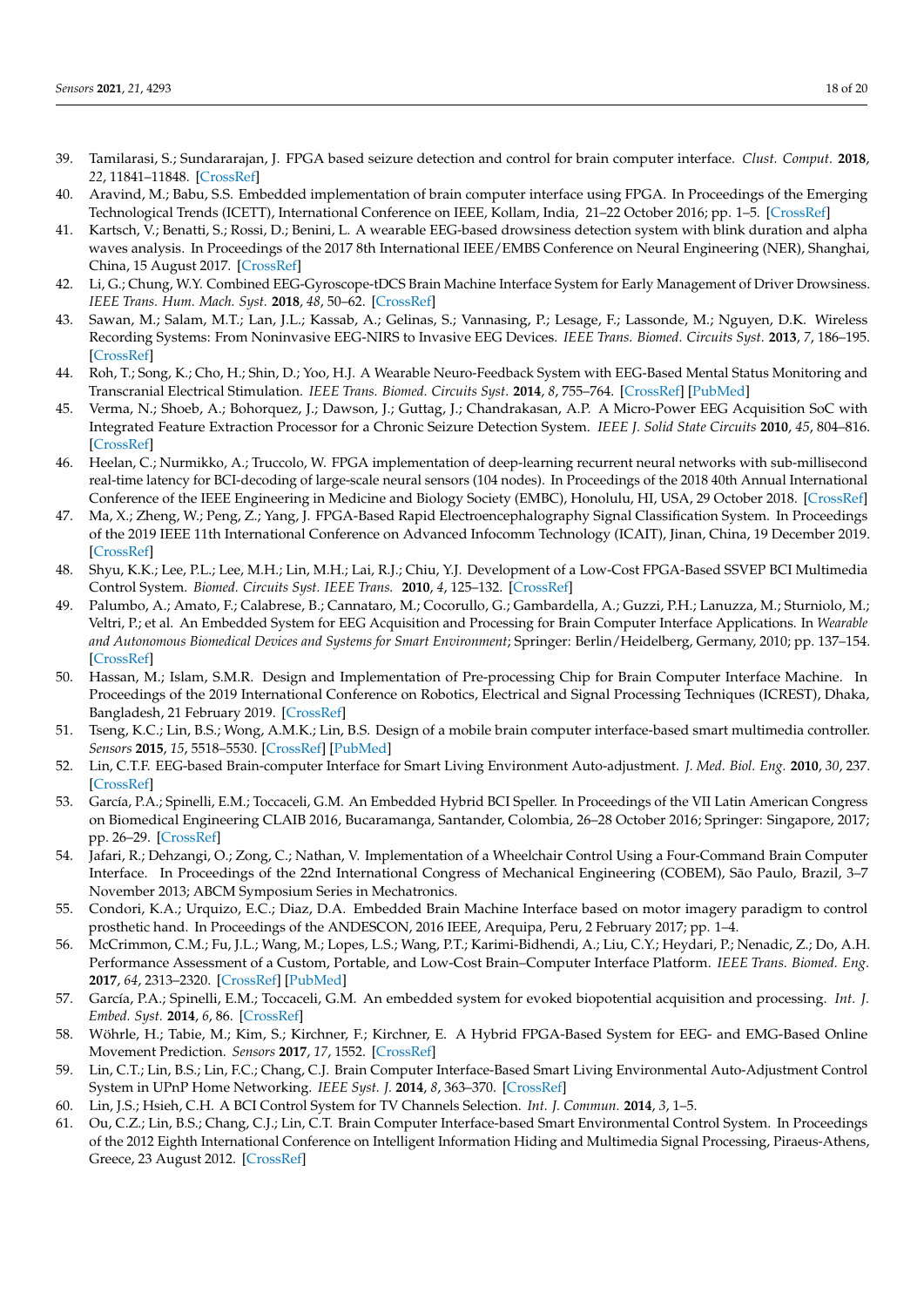- <span id="page-18-0"></span>62. Qassim, Y.T.; Cutmore, T.; James, D.; Rowlands, D. FPGA implementation of Morlet continuous wavelet transform for EEG analysis. In Proceedings of the 2012 International Conference on Computer and Communication Engineering (ICCCE), Kuala Lumpur, Malaysia, 20 August 2012. [\[CrossRef\]](http://dx.doi.org/10.1109/iccce.2012.6271152)
- <span id="page-18-1"></span>63. Patki, S.; Grundlehner, B.; Nakada, T.; Penders, J. Low Power Wireless EEG Headset for BCI Applications. In *Lecture Notes in Computer Science*; Springer: Berlin/Heidelberg, Germany, 2011; pp. 481–490. [\[CrossRef\]](http://dx.doi.org/10.1007/978-3-642-21605-3_53)
- <span id="page-18-2"></span>64. Belwafi, K.; Romain, O.; Gannouni, S.; Ghaffari, F.; Djemal, R.; Ouni, B. An embedded implementation based on adaptive filter bank for brain–computer interface systems. *J. Neurosci. Methods* **2018**, *305*, 1–16. [\[CrossRef\]](http://dx.doi.org/10.1016/j.jneumeth.2018.04.013)
- <span id="page-18-3"></span>65. Khurana, K.; Gupta, P.; Panicker, R.C.; Kumar, A. Development of an FPGA-based real-time P300 speller. In Proceedings of the 22nd International Conference on Field Programmable Logic and Applications (FPL), Oslo, Norway, 25 October 2012. [\[CrossRef\]](http://dx.doi.org/10.1109/fpl.2012.6339377)
- <span id="page-18-4"></span>66. Št'astný, J. A modular hardware platform for brain-computer interface. In Proceedings of the 2012 International Conference on Applied Electronics, Pilsen, Czech Republic, 5–7 September 2012; pp. 287–290.
- <span id="page-18-5"></span>67. Khattak, F.A.; Saif, U.; Zahid, A.B.; Nazir, M.S.; Aqil, M. Brain activity monitoring system with HDMI interface developed on an FPGA. In Proceedings of the 2016 International Conference on Emerging Technologies (ICET), Islamabad, Pakistan, 16 January 2017. [\[CrossRef\]](http://dx.doi.org/10.1109/icet.2016.7813272)
- <span id="page-18-6"></span>68. Zhang, Y.; Xie, J.; Xu, G.; Fang, P.; Cui, G.; Li, G.; Cao, G.; Xue, T.; Zhang, X.; Li, M.; et al. FPGA Implementation of Visual Noise Optimized Online Steady-State Motion Visual Evoked Potential BCI System. In Proceedings of the 2020 17th International Conference on Ubiquitous Robots (UR), Kyoto, Japan, 21 July 2020. [\[CrossRef\]](http://dx.doi.org/10.1109/ur49135.2020.9144933)
- <span id="page-18-7"></span>69. KalyanaSundaram, C.; Marichamy, P.; Devu, R.R. Feature extraction for the patient consciousness detection using P300 event. In Proceedings of the 2017 4th International Conference on Advanced Computing and Communication Systems (ICACCS), Coimbatore, India, 24 August 2017. [\[CrossRef\]](http://dx.doi.org/10.1109/icaccs.2017.8014566)
- <span id="page-18-8"></span>70. Feng, C.W.; Chang, J.C.; Chen, W.C.; Fang, W.C. A reliable brain computer interface implemented on FPGA for mobile dialing system. In Proceedings of the 2015 IEEE International Conference on Consumer Electronics-Taiwan, Taipei, Taiwan, 24 August 2015. [\[CrossRef\]](http://dx.doi.org/10.1109/icce-tw.2015.7216805)
- <span id="page-18-9"></span>71. Chou, C.C.; Chen, T.Y.; Fang, W.C. FPGA implementation of EEG system-on-chip with automatic artifacts removal based on BSS-CCA method. In Proceedings of the 2016 IEEE Biomedical Circuits and Systems Conference (BioCAS), Shanghai, China, 26 January 2017. [\[CrossRef\]](http://dx.doi.org/10.1109/biocas.2016.7833772)
- <span id="page-18-10"></span>72. Shrivastwa, R.R.; Pudi, V.; Chattopadhyay, A. An FPGA-Based Brain Computer Interfacing Using Compressive Sensing and Machine Learning. In Proceedings of the 2018 IEEE Computer Society Annual Symposium on VLSI (ISVLSI), Hong Kong, China, 9 August 2018. [\[CrossRef\]](http://dx.doi.org/10.1109/isvlsi.2018.00137)
- <span id="page-18-11"></span>73. Lin, J.S.; Hsieh, C.H. A Wireless BCI-Controlled Integration System in Smart Living Space for Patients. *Wirel. Pers. Commun.* **2015**, *88*, 395–412. [\[CrossRef\]](http://dx.doi.org/10.1007/s11277-015-3129-0)
- <span id="page-18-12"></span>74. Malekmohammadi, A.; Mohammadzade, H.; Chamanzar, A.; Shabany, M.; Ghojogh, B. An Efficient Hardware Implementation for a Motor Imagery Brain Computer Interface System. *Sci. Iran.* **2018**, 72–94. [\[CrossRef\]](http://dx.doi.org/10.24200/sci.2018.4978.1022)
- <span id="page-18-13"></span>75. Feng, Z.; Zeng, L.; Wu, H.; Tian, F.; He, Q. Design of an Online Brain-Computer Interface System Based on Field Programmable Gate Array. *J. Phys. Conf. Ser.* **2020**, *1624*, 042061. [\[CrossRef\]](http://dx.doi.org/10.1088/1742-6596/1624/4/042061)
- <span id="page-18-14"></span>76. Luis, C.; Marcos Rojas, C.; David, J.; Chailloux Peguero, J.; Blanco, A. Real time identification of motor imagery actions on EEG signals. *Ing. Electron. Autom. Comun.* **2020**, *41*, 101–117.
- <span id="page-18-15"></span>77. Shyu, K.K.; Chiu, Y.J.; Lee, P.L.; Lee, M.H.; Sie, J.J.; Wu, C.H.; Wu, Y.T.; Tung, P.C. Total Design of an FPGA-Based Brain–Computer Interface Control Hospital Bed Nursing System. *IEEE Trans. Ind. Electron.* **2013**, *60*, 2731–2739. [\[CrossRef\]](http://dx.doi.org/10.1109/TIE.2012.2196897)
- <span id="page-18-16"></span>78. Karkon, R.; Shahshahani, S.M.R.; Mahdiani, H.R. A Custom Hardware CCA Engine for Real-time SSVEP-based BCI Applications. In Proceedings of the 2020 20th International Symposium on Computer Architecture and Digital Systems (CADS), Rasht, Iran, 5 October 2020. [\[CrossRef\]](http://dx.doi.org/10.1109/cads50570.2020.9211863)
- <span id="page-18-17"></span>79. Byun, W.; Kim, D.; Kim, S.Y.; Kim, J.H. A 110.3-bits/min 8-Ch SSVEP-based Brain-Computer Interface SoC with 87.9% Accuracy. In Proceedings of the 2019 IEEE Asian Solid-State Circuits Conference (A-SSCC), Macao, 6 April 2020. [\[CrossRef\]](http://dx.doi.org/10.1109/a-sscc47793.2019.9056983)
- <span id="page-18-18"></span>80. Lou, Q.; Liu, W.; Liu, W.; Guo, F.; Jiang, L. MindReading: An Ultra-Low-Power Photonic Accelerator for EEG-based Human Intention Recognition. In Proceedings of the 2020 25th Asia and South Pacific Design Automation Conference (ASP-DAC), Beijing, China, 26 March 2020. [\[CrossRef\]](http://dx.doi.org/10.1109/asp-dac47756.2020.9045333)
- <span id="page-18-19"></span>81. Ramírez-Quintana, J.; Macias-Macias, J.; Corral-Saenz, A.; Chacon-Murguia, M. Novel SSVEP Processing Method Based on Correlation and Feedforward Neural Network for Embedded Brain Computer Interface. In *Lecture Notes in Computer Science*; Springer International Publishing: Berlin, Germany, 2019; pp. 248–258. [\[CrossRef\]](http://dx.doi.org/10.1007/978-3-030-21077-9_23)
- <span id="page-18-20"></span>82. Brill, F.; Erukhimov, V.; Giduthuri, R.; Ramm, S. Chapter 10-Neural networks. In *OpenVX Programming Guide*; Brill, F., Erukhimov, V., Giduthuri, R., Ramm, S., Eds.; Academic Press: Cambridge, MA, USA, 2020; pp. 205–214. [\[CrossRef\]](http://dx.doi.org/10.1016/B978-0-12-816425-9.00016-4)
- <span id="page-18-21"></span>83. Bernal, S.L.; Celdrán, A.H.; Pérez, G.M.; Barros, M.T.; Balasubramaniam, S. Security in Brain-Computer Interfaces. *ACM Comput. Surv.* **2021**, *54*, 1–35. [\[CrossRef\]](http://dx.doi.org/10.1145/3427376)
- <span id="page-18-22"></span>84. Solms, F. What is software architecture? In Proceedings of the South African Institute for Computer Scientists and Information Technologists Conference (SAICSIT'12), Pretoria, South Africa, 1–3 October 2012. [\[CrossRef\]](http://dx.doi.org/10.1145/2389836.2389879)
- <span id="page-18-23"></span>85. Teams X. *Vitis AI User Guide, UG1414 (v1.3)*; Xilinx: San Jose, CA, USA, 2021; p. 132.